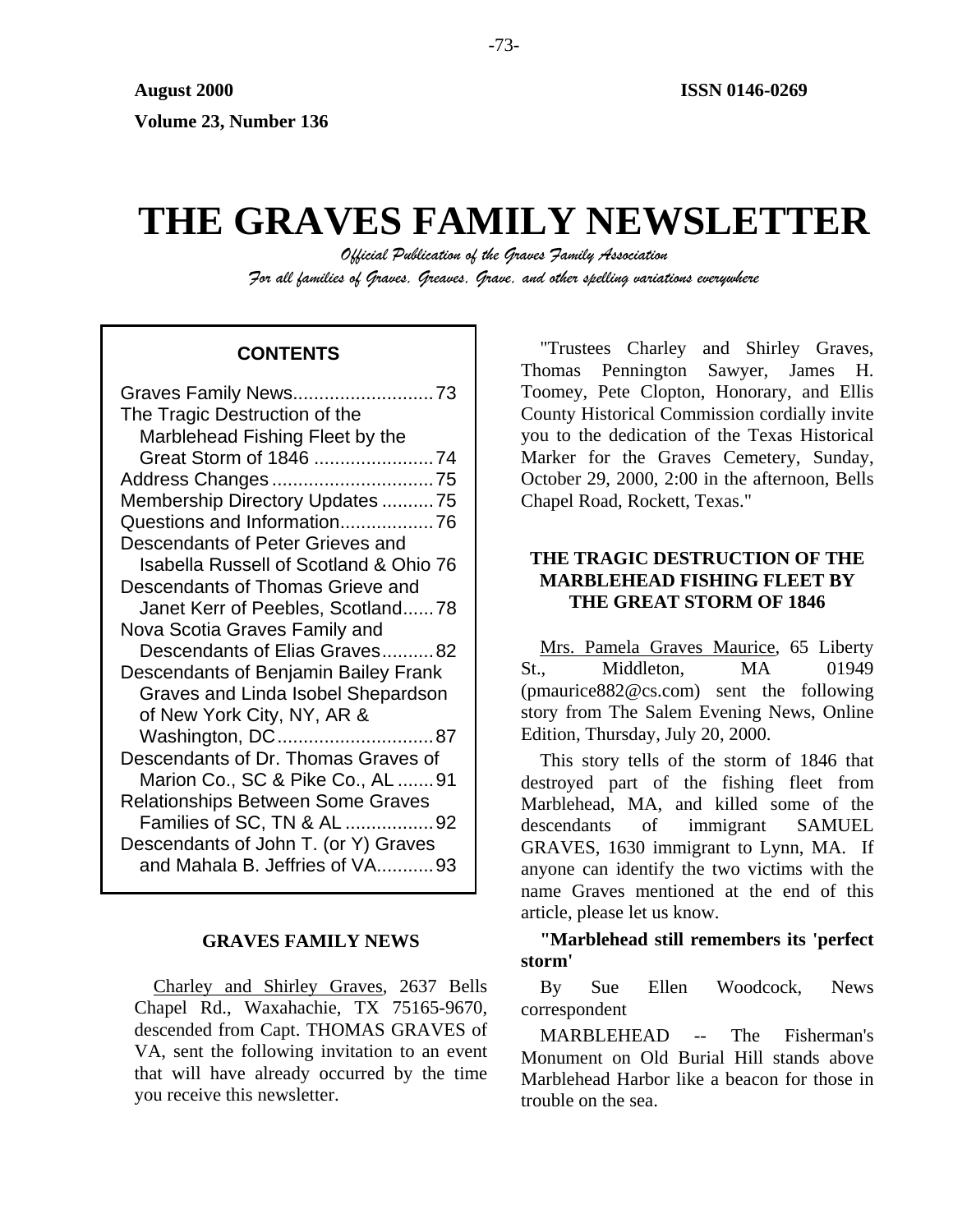It reminds all who visit that "the sea shall give up her dead that are in it."

**Memberships:** 

**Regular (U.S. & Canada) \$20/year Other countries (air mail) \$30/year Sustaining (U.S. & Canada) \$40/year Other countries (air mail) \$50/year Life (U.S./Canada, 62 and older) \$600 one time Foreign memberships must be paid by money order in U.S. dollars. All back issues (1976 present) are available at current price.** 

**Newsletter only available to individuals as part of Graves Family Association membership. No charge for queries.** 

**Published by:** 

**THE GRAVES FAMILY ASSOCIATION 20 Binney Circle, Wrentham, MA 02093, USA Internet Web Site: http://www.gravesfa.org** 

**Newsletter Editor: Kenneth Vance Graves 20 Binney Circle, Wrentham, MA 02093 (508)384-8084 ken.graves@gravesfa.org** 

**Treasurer: Sarah J. Graves, Wrentham, MA sarah.graves@gravesfa.org** 

**Director, Internet Web Site: Kenneth Vance Graves** 

**Graves Online List Manager: Marjorie Ferris, Rialto, CA, MBFerris@aol.com** 

**Research Coordinators** 

**Graves of Cambridgeshire, England: Nedra Dickman Brill, CG, 2410 NE 58th Ave., Portland, OR 97213-4002 brillnd@pacifier.com** 

**Rear Admiral Thomas Graves of Charlestown, MA and his Greaves family of Stepney, London, England: Raymond C. Flesher, 313 West Lehow Ave., #24, Englewood, CO 80110-6744, rcflesher@juno.com** 

- **Charles Newton Graves (Descended from Rear Admiral Thomas Graves of Charlestown, MA): Janet Craw, HC 4, Box 23B, Payson, AZ 85541-9531, vjcraw@cybertrails.com**
- **Samuel Graves of Lynn, MA: Carol Kenney Graves, 4121 North Koerner Rd., Peoria, IL 61615, ckenney7@aol.com © Graves Family Association, 2000**

The sea has claimed the lives of many Headers, but there was only one storm that devastated the town: the gale of Sept. 19, 1846. In one fell swoop the icy Atlantic near the Grand Banks devoured 65 men and boys from Marblehead. On the shores 43 women mourned for their husbands, and 155 children never got to know their fathers.

The fury of the Atlantic is getting national attention with the book and recently released movie "The Perfect Storm." While the plot focuses on the fate of a Gloucester fishing vessel caught in a 1991 nor'easter, other tales remember the plight of fishermen trapped in deadly seas. One such story relates the crushing loss Marblehead faced in the late 19th century after a fierce gale.

Although Marblehead's loss is similar to that portrayed in "The Perfect Storm," there are huge differences as to how the fishermen then and now do their work.

Today fishermen have the benefit of gaspowered engines, radios, radar, weather data, survival suits and electricity. In 1846 fishing crews worked aboard large schooners without such high-tech guidance and were at the mercy of the wind to energize their sails. The schooners sailed with a captain and a crew of six.

Marblehead's fleet at that time consisted of 34 schooners, with 238 men and boys serving as crew.

Now, as in 1846, the area of the Grand Banks, far off the coast of Newfoundland, was the desired destination for a bountiful catch.

As the gale approached in 1846, only one captain, John Proctor, on the schooner Samuel Knight, sailed to the west when he saw the storm clouds to the north. Proctor noted in his log that "the wind blew a perfect hurricane." Late in the afternoon and into the evening, the gale blew apart 11 schooners and littered the ocean with wooden debris and the bodies of Marblehead's fathers, sons and uncles.

"It was basically the end of Marblehead's fishing industry," said Bette Hunt, a noted Marblehead history buff. "The Grand Banks is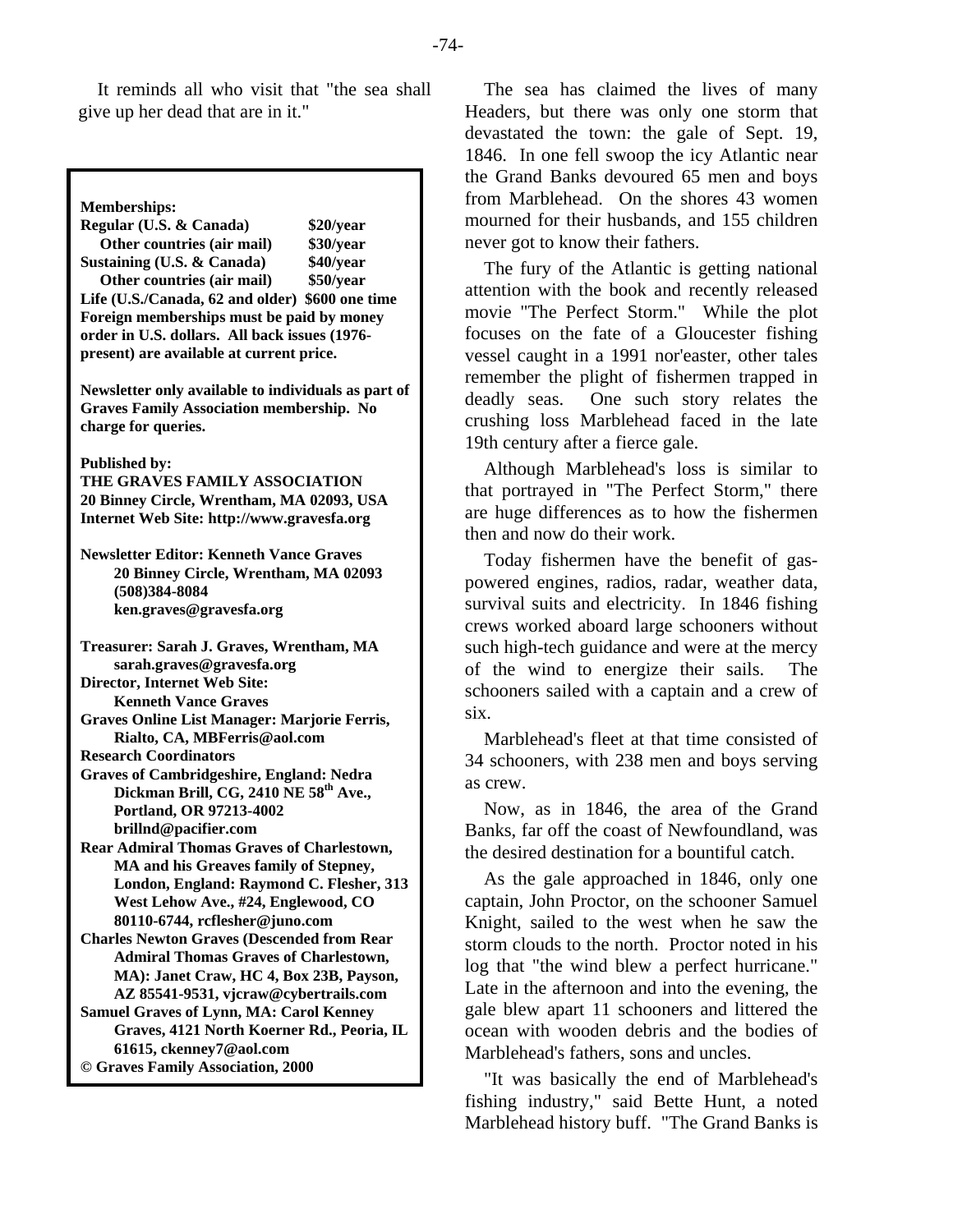Two years after the tragedy, the Marblehead Seaman's Charitable Society, which was formed to collect funds for the fishermen's widows and children, erected the monument in the Old Burial Hill cemetery. During the memorial service church bells around town rang out in memory of the lost men and boys. But, some believe, the bells also tolled the decline of Marblehead's fishing industry. Years later the largest employers would become rope and shoe factories.

In 1910 the *Marblehead Messenger* reported that four survivors of the storm were still alive and two were living in Marblehead. Edmund Parker, 82 at the time, and Phillip Freeto, 79, recalled the gale that claimed the lives of their fellow fishermen...

Parker recalled how the gale began on Friday, Sept. 19, 1846, raising "huge mountains of waves." He was 19 and a member of the crew aboard the schooner Balance... The crew tried to secure the foremast as the storm picked up between 8 and 9 p.m. "The waves rolled mountain high about us and when we went down the trough of the sea it seemed that we were shooting through the air with four walls of water around us," Parker told the Marblehead Messenger. "In the morning... everywhere was wreckage floating upon the water and even when we were coming home we could see parts of ships floating about."

Freeto went to sea at the age of 15 with his father on the Elizabeth and worked as the cook. He was saved from certain death because he accidentally got locked below deck during the storm...

The [Marblehead Historical Society] displays several large, impressive paintings by folk artist J.O.J. Frost whose depictions of the 1846 gale capture the storm's fury....

Names of the three vessels with known Graves crewmen that perished and the crewmen on those vessels are below. There were undoubtedly other victims on other schooners who were Graves descendants but not surnamed Graves. An asterisk after the name indicates a married man. How were Sam Graves and Joseph Graves connected to immigrant Samuel Graves?

Liberty: Thomas Doliber, 50; Richard Goss\*, 63; **Sam Graves**, 24; John Lancy\*, 35; Ebenezer Lecraw\*, 30; George LeMaster, 20; Robert Blare, age unknown.

Pacific: John Bates\*, 30; John Cross\*, 34; Robert Devereux, 17; **Edward Homan**\*, 28 (married to Sally Ann Graves, #784); John Hunt\*, 30; Eleazer Lynch, 28; Isaac Wadden\*, 40.

Senator: Charles Chadwick\*, 44; Edward Dixey, Jr., 20; John Gilbert\*, 43; Mark Haskell Giles, 20; **Joseph Graves**, 20; John Glover, 18; Elijah Pedrick\*, 32.

# **ADDRESS CHANGES**

Mr. Donald McMartin, descended from THOMAS GRAVES of Hartford, CT, has moved from Rutherford, NJ to 546 Main St., Landing, NJ 07850-1028.

Col. & Mrs. James R. Graves, descended from Capt. THOMAS GRAVES of VA, have moved from Fairfax, VA to536 Estanaula Rd., Collierville, TN 38017-3341.

Mrs. Francine Miller, descended from James Graves and Sarah Watkins of NC & IN, has moved from Springfield, MO to 142 Timothy Ridge Rd., Strafford, MO 65757.

#### **MEMBERSHIP DIRECTORY UPDATES**

*New Members*  FITZGERALD, Mrs. Gerald J. 20 Sunset Rd., McDonough, GA 30253-5378 Ancestry: Elizabeth Graves and John Card of RI & Nova Scotia

FLOYD, Ms. Carolyn 133 Asphalt Plant Road, Bainbridge, GA 31717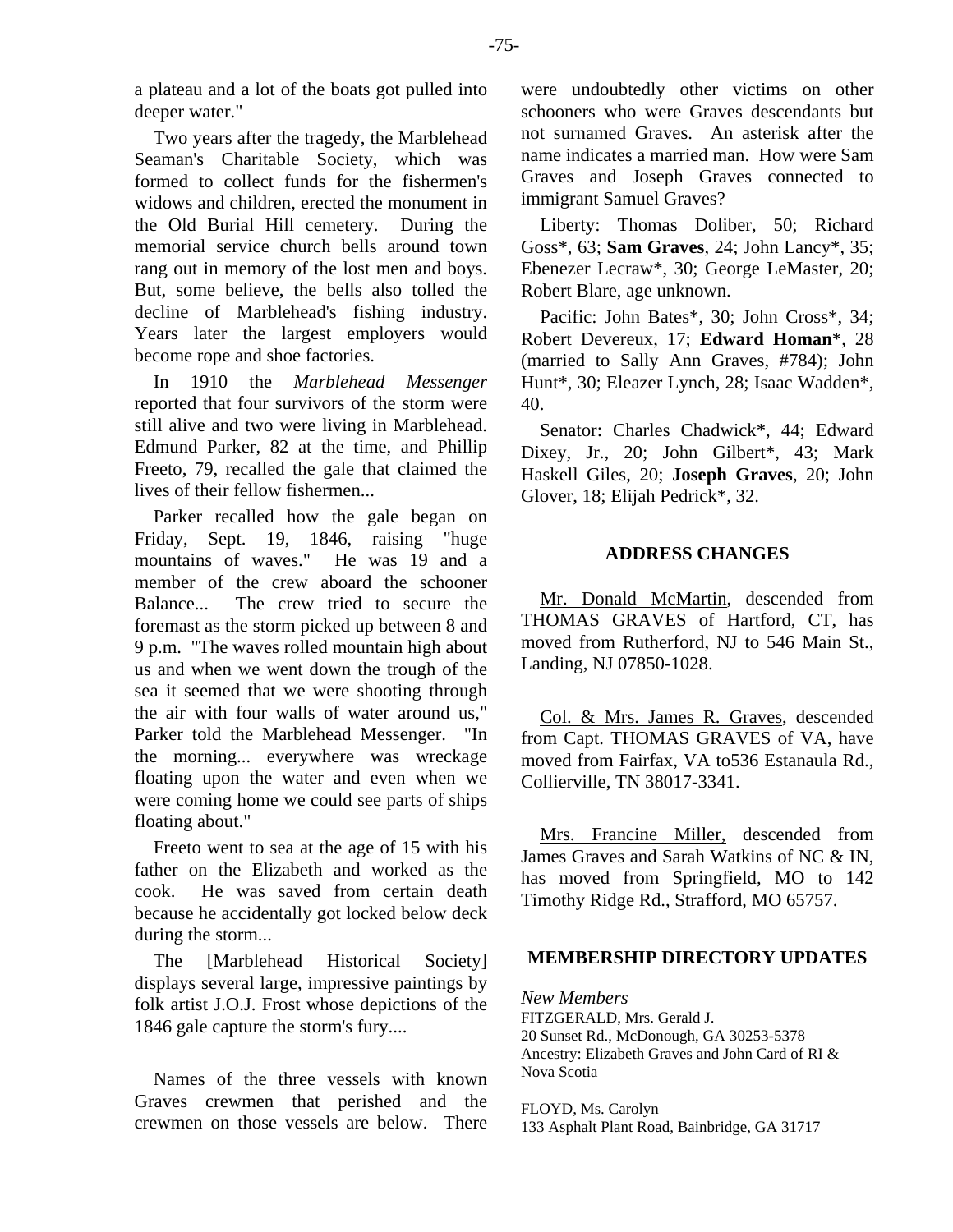Ancestry: Capt. Thomas Graves of VA, via  $John<sup>2</sup>$ , Thomas<sup>3</sup>, John<sup>4</sup>, Thomas<sup>5</sup>, Robert<sup>6</sup>, John<sup>7</sup>, Sarah<sup>8</sup> m. Charles Pinkney Collier

GRAVES, Mr. Peter

15040 Windover Way, Fort Lauderdale, FL 33331 Ancestry: Elmer E. Graves and Sarah Maria Locke of Keeseville, NY & Arlington, MA

MAURICE, Mrs. Pamela Graves 65 Liberty Street, Middleton, MA 01949 Ancestry: Samuel Graves of Lynn, MA, via #2757

THOMASON, Mrs. Misty L. Graves 2291 East Kennett Drive, Hernando, FL 34442 Ancestry: Thomas Graves of New Castle Co., DE, **Ouaker** 

# **QUESTIONS AND INFORMATION**

# *GRAVES FAMILIES OF THE BRITISH ISLES*

Ms. Anne E. Abshear, 6160 Rosalind Ct., Huntington, WV 25705, is interested in the family and ancestry of Peter Grieves. The first 3 generation of that family are below.

(ED. NOTE: It is believed that the families in Northumberland, England, Scotland, and Ireland that spell the name Grieve, Grieves, and other variations are all descended from the same families of Greave, Greaves, Grave, Graves, etc., from southern Yorkshire, northern Derbyshire, etc.)

# DESCENDANTS OF PETER GRIEVES AND ISABELLA RUSSELL OF SCOTLAND & OHIO

#### GENERATION 1

Peter Grieves (1) was born before 5 April 1800 and died in Sept. 1854. He married Isabella Russell, daughter of John Russell and Agnes Laurie. She was born 22 June 1804 in Whitburn, Scotland, and died 11 Feb. 1880 in Zanesville, Muskingham Co., OH.

Children - Grieves

+2. David Alexander Wallace Grieves, b. 16 Sept. 1832, m. Phoebe Briggs, 7 Dec. 1861, d. 4 June 1897.

- 3. Adam Grieves, b. 27 Sept. 1830.
- 4. Nancy Grieves, b. 1835.
- 5. William Grieves, b.c. 1841.
- 6. Austin Grieves, b.c. 1843.
- 7. Peter Grieves, b.c. 1846.
- 8. George Grieves, b. April 1848.
- 9. John Russell Grieves, b. 1 June 1828.

### GENERATION 2

David Alexander Wallace Grieves (2) was born 16 Sept. 1832 in Cambridge, Guernsey Co., OH, and died 4 June 1897 in Zanesville, Muskingham Co., OH. He married Phoebe Briggs, daughter of Samuel Briggs and Elizabeth Hibbs, on 7 Dec. 1861 in Perry Co., OH. She was born 7 July 1837 in Belmont Co., OH, and died 14 Dec. 1930 in Zanesville, OH.

#### Children - Grieves

- +10. Victoria Grieves, b. 11 Aug. 1868, m. William Koch, 26 Sept. 1895, d. 7 July 1957.
	- 11. Martha Washington Grieves, b. 15 Aug. 1876.
	- 12. Thomas Brown Grieves, b. 10 May 1880.

#### GENERATION 3

Victoria Grieves (10) was born 11 Aug. 1868 and died 7 July 1957, both in Zanesville, Muskingham Co., OH. She married William Koch, son of Rudolph Koch and Caroline Rogge, on 26 Sept. 1895 in Zanesville. He was born 11 July 1867 and died 18 Dec. 1918, both in Zanesville, OH.

#### Children - Koch

- +13. Edna Koch, b. 21 March 1898, m. Floyd Suder, 23 Dec. 1917, d. 23 May 1971.
	- 14. Rudolph Koch, b. 23 Sept. 1902 (Zanesville, OH), m. Gladys Stern, 6 April 1926 (Zanesville, OH), d. 23 April 1974 (Zanesville, OH). She was b. 25 Aug. 1904 in Tallmadge, OH and d. 15 Feb. 1980 in Zanesville, OH.
- +15. Mary Elizabeth Koch, b. 20 Jan. 1905, m. Ernest John Singer, 19 June 1923, d. 17 Nov. 1972.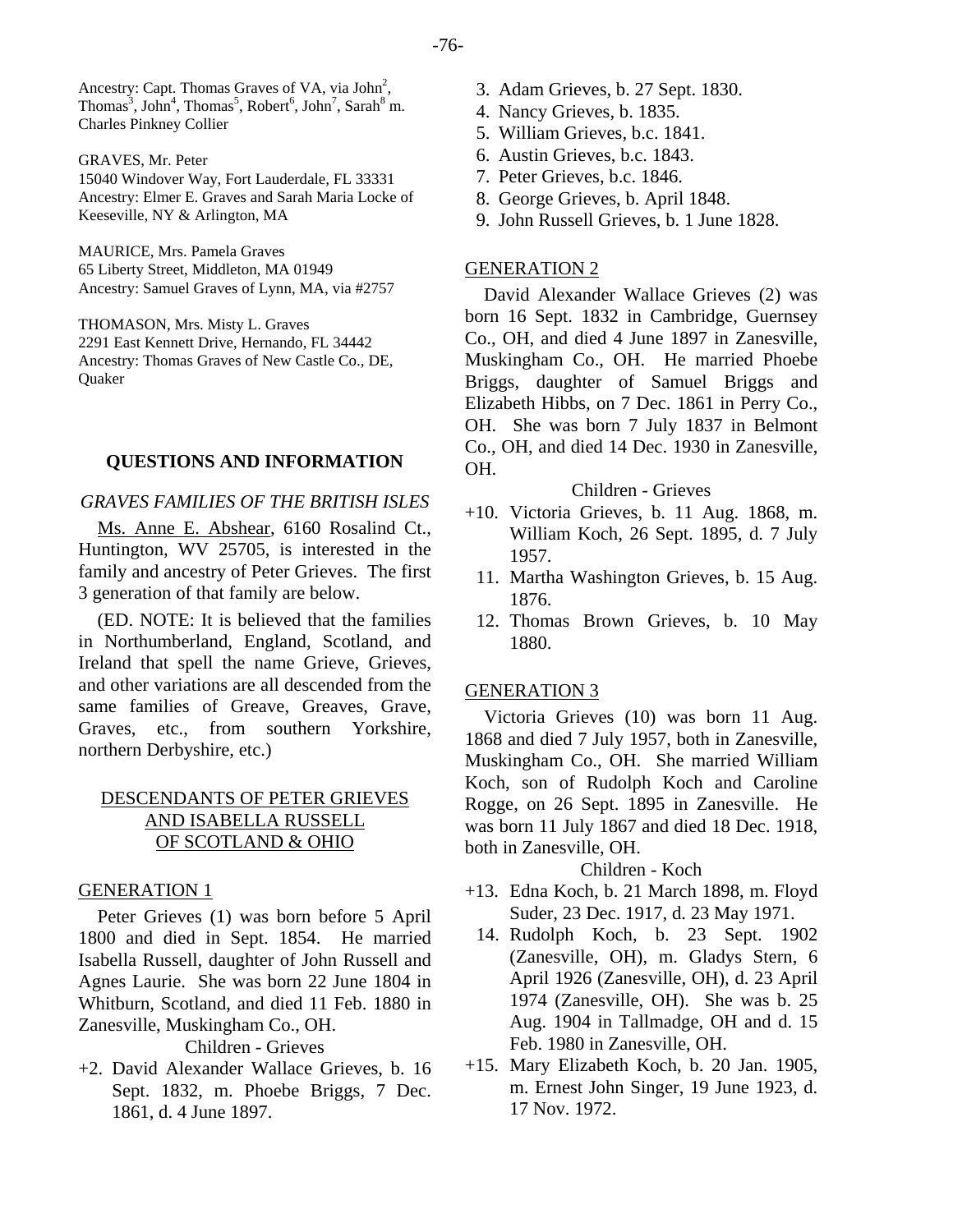- +16. Martha Koch, b. 5 Jan. 1907, m. Hugh Earl Smith, d. 16 Sept. 1986.
	- 17. Josephine Koch
	- 18. Edith Mae Koch
- +19. William Koch, b. 1 Nov. 1891, m. Lora Spencer, bef. 1915, d. Dec. 1960.
	- 20. Willard Koch, b. Dec. 1893, d. before 1960.
	- 21. Fredrick Koch, b. 1 July 1891, d. 4 March 1904.
	- 22. David Koch, b. 4 Jan. 1897, d. 10 Jan. 1897.

Ms. Angela P. Long, 574 Ripon Rd., Stevenage HE SG1 4NL, England, is looking for information about her William Thomas Grieves of Northumberland, England, shown in the following genealogy.

# DESCENDANTS OF WILLIAM THOMAS GRIEVES AND SARAH ANN CADEMY OF NORTHUMBERLAND, ENGLAND

#### GENERATION 1

William Thomas Grieves (1) married Sarah Ann Cademy.

Children - Grieves

- +2. Edward Hunt Grieves, b. Sept. 1914, m. Emma Brown, 29 May 1936, d. 26 Feb. 1975.
- 3. Joseph Grieves
- +4. George Grieves, m. ------.
- +5. William Grieves, m. ------.
- +6. Thomas Grieves, m. Ethel ------.
- +7. Florence Grieves, m. ------ Simpson.
- +8. Henry Grieves, m. ------.
- +9. Mary-Ann Grieves, m. ------ Hush.
- +10. Hannah Grieves, m. ------ Massingham.

#### GENERATION 2

Edward Hunt Grieves (2) was born in Sept. 1914 in Dudley, Northumberland, England, and died 26 Feb. 1975 in Cramlington, Northumberland, England. He married Emma Brown, daughter of Eliza ------, on 29 May 1936. She was born 27 Aug. 1916 in West

- Cramlington, Northumberland, and died 30 May 1994 in Cramlington, Northumberland. Children - Grieves +11. Pauline Grieves, m. Norman Long.
- 
- +12. Edward Hunt Grieves, m. Doris Hardwick.
- +13. David Grieves, m. Carol Holmes.
- +14. Frederick Grieves, m. Dorothy ------.
- +15. Brian Grieves, m. Jill Hudspith.
	- 16. Thomas Grieves
- +17. Kathleen Grieves, m. John Lonsdale. 18. Michael Grieves

George Grieves (4) married ------. Children - Grieves

19. A. Grieves (daughter), m. ------ Taylor.

William Grieves (5) married ------. Children - Grieves

- 20. J. Grieves (daughter), m. ------ Fairley.
- 21. S. Grieves (daughter), m. ------ Bates.

Thomas Grieves (6) married Ethel ------. Children - Grieves

- 22. Clive Grieves
- 23. Neil Grieves

Florence Grieves (7) married ------ Simpson.

Children - Simpson

- +24. William Simpson, m. ------.
- +25. Henry Simpson, m. ------.
	- 26. Robert Simpson
- 27. Ada Simpson, m. ------ Shaddock.
- 28. Fenwick Simpson
- 29. Thomas Simpson

Henry Grieves (8) married ------. Children - Grieves

- 30. M. Grieves (daughter), m. Blemings.
- 31. E. Grieves (daughter), m. ------ Hepple.
- 32. A. Grieves (daughter), m. Vicars.

Mary-Ann ("Polly") Grieves (9) married ------ Hush.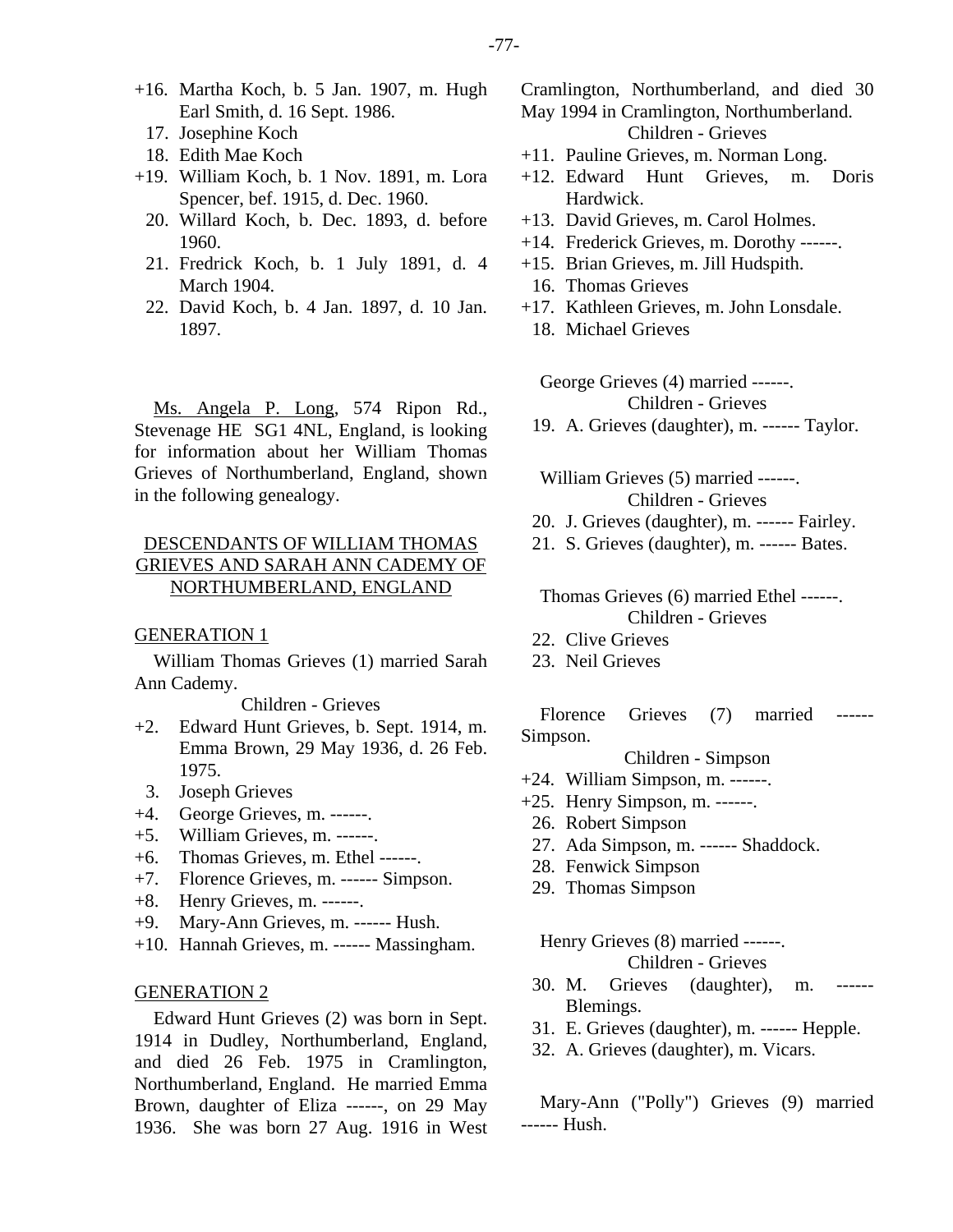### Children - Hush

33. Joseph Hush

34. Florence Hush, m. ------ Reynolds.

Hannah Grieves (10) married ------ Massingham.

Children - Massingham

+35. S. A. Massingham, m. ------ Wilson.

- 36. Thomas Massingham
- 37. Mary Massingham
- 38. E. M. Massingham
- 39. M. Massingham
- +40. F. Massingham, m.------ Morris.
- 41. W. Massingham

Mr. Patrick J. Garety, 701 Green Mountain Dr., #1803, Little Rock, AR 72211-5158, would like to learn more about the following family. Notice the variation in spelling of names, and that the usual spelling seems to have been Grieve.

# DESCENDANTS OF THOMAS GRIVE AND JANET KERR OF PEEBLES, SCOTLAND

#### GENERATION 1

Thomas Grive (1) was born before 1685. He married Janet Kerr on 16 April 1699 in Peebles, Peebleshire, Scotland. At that time he was listed as "Indweller in Mansland." He was "In Sunope Burne" on 4 May 1710. He was "In Little Ormstone" on 6 Sept. 1719. Janet was born before 1685. All their children were born and baptized in Peebles, Scotland.

#### Children - Grive

- +2. Helen Grive, bapt. 25 Nov. 1705, m. John Stewart, bur. 28 June 1760.
- 3. Lillas Grive, bapt. 29 Aug. 1708.
- 4. James Grive, bapt. 4 May 1710.
- +5. David Grieve, bapt. 4 March 1712/13, m(1) Helen Gibson, 25 Nov. 1743, m(2) Margaret White, 9 Aug. 1754, d. 4 Sept. 1787.
	- 6. Mary Grive, bapt. 1 May 1715.
	- 7. George Grive, bapt. 8 March 1716/17.
- 8. William Grive, bapt. 8 March 1716/17.
- 9. Agnis Grive, bapt. 6 Sept. 1719.

#### GENERATION 2

Helen Grive (2) was baptized 25 Nov. 1705 and was buried 28 June 1760, both in Peebles, Peebleshire, Scotland. She married John Stewart. Her burial record identified her as Hellen Grive, spous to John Stewarte, wiever & burgis. All their children were baptized in Peebles, Scotland.

Children - Stewart/Stewirt/Steuirt

- 10. Hanni Stewirt, bapt. 15 Sept. 1734.
- 11. John Steuirt, bapt. 5 Sept. 1736.
- 12. Jenet Stewirt, bapt. 15 Feb. 1737/38.
- 13. Thomas Stewart, bapt. 13 Nov. 1743.
- 14. David Stewart, bapt. 24 Feb. 1744/45.
- 15. Elizabeth Stewart, bapt. 14 Oct. 1748.

David Grieve (5) was baptized 4 March 1712/13 and died 4 Sept. 1787, both in Peebles, Peebleshire, Scotland. He first married Helen Gibson, daughter of John Gibson, on 25 Nov. 1743 in Kalzie, Peebleshire, Scotland. She was baptized 13 July 1704 and was buried 23 March 1753, both in Peebles. He married second Margaret White, daughter of John Whyte and Margrat Pretshell, on 9 Aug. 1754 in Peebles, Scotland. She was baptized 20 May 1733 and was buried 2 Feb. 1808, both in Peebles. At his marriage he was identified as "tenant in Jetherfield", and at his burial he was identified as "let tennet in Jetherfield." All their children were baptized and buried in Peebles, Scotland. Note that in the parish records, spellings of surnames, place names, and other words varied greatly.

# Children - Grieve/Grive/Greive, by Helen Gibson

- 16. Helen Grive, bapt. 21 Oct. 1744, bur. 18 Feb. 1763.
- 17. Thomas Grive, b. 22 July 1746, bapt. 1 Aug. 1746, bur. 27 May 1768.
- $+18$ . John Greive, bapt. 8 June 1748, m(1) Violet Horsburgh, 23 Dec. 1768, m(2) Barbara Willson, m(3) Mary Marshall, 12 July 1801, bur. 17 Jan. 1814.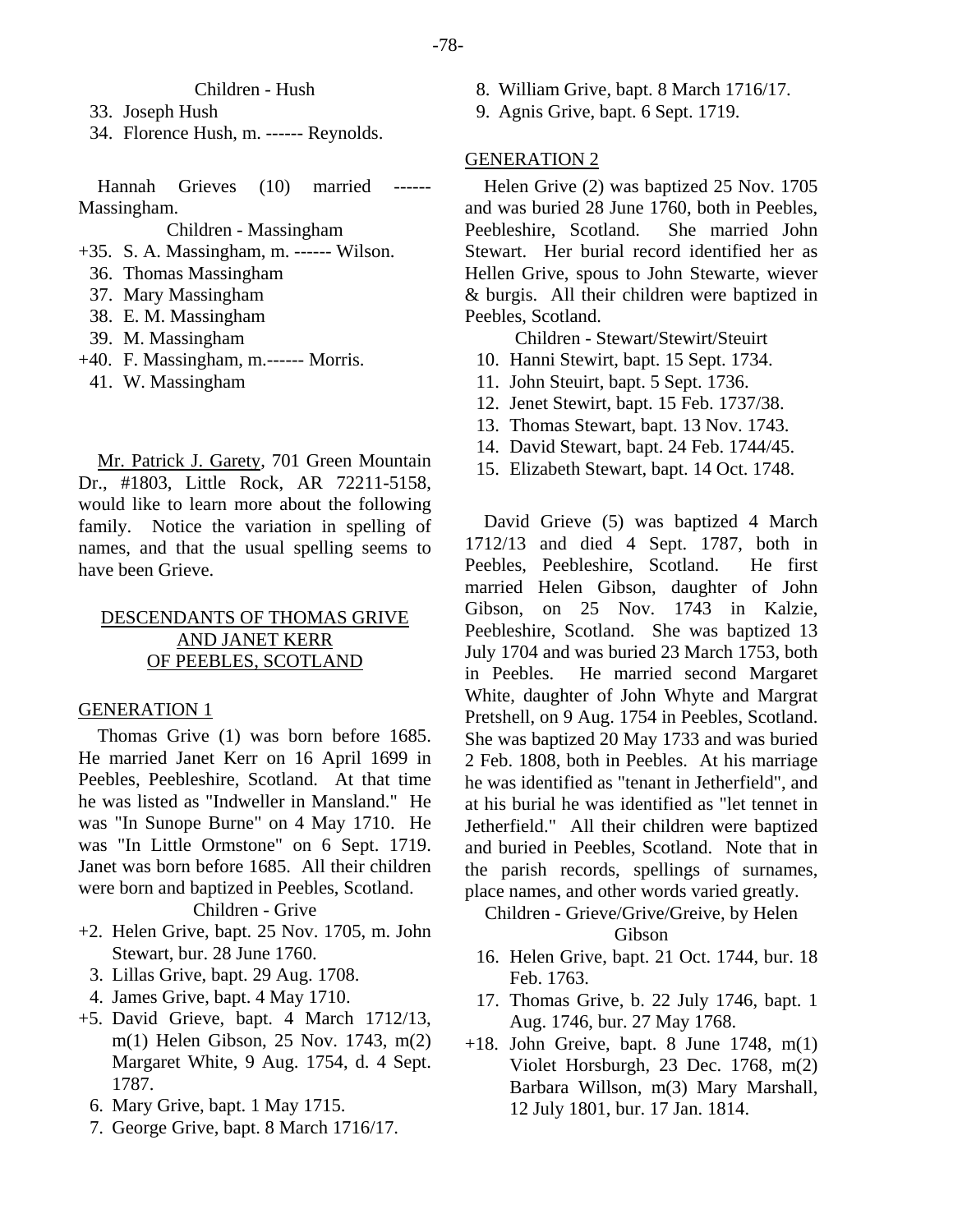- +19. Janet Greive, b. 24 June 1750, m(1) William Gibson, 9 Sept. 1768, m(2) Robert Nobel, 10 Sept. 1789, d. Aug. 1836.
- Children Grieve/Greive, by Margaret White
- +20. Margaret Grieve, b. 17 July 1755, m. Thomas Russell, 21 June 1776, d. 7 Dec. 1834.
- +21. Lillias Greive, bapt. 23 Sept. 1759, m. John Ramadge, 11 Sept. 1789, d. 28 Dec. 1835.
	- 22. David Greive, Jr., b. 16 Nov. 1761, bur. 20 March 1763.
	- 23. William Greive, b. 22 Feb. 1764, bapt. 8 March 1764.
	- 24. David Grieve, b. 11 June 1766, bapt. 22 June 1766, bur. 17 April 1774.
	- 25. Thomas Grieve, b. 7 March 1769, bapt. 19 March 1769.
	- 26. Archbald Grieve, b. 17 Nov. 1771, bapt. 1 Dec. 1771.
	- 27. James Grieve, bapt. 27 Feb. 1774.
	- 28. Robert Grieve, bapt. 4 Nov. 1776.

### GENERATION 3

John Greive (18) was baptized 8 June 1748 and was buried 17 Jan. 1814, both in Peebles, Peebleshire, Scotland. He first married Violet Horsburgh, daughter of Alexander Horsburgh and Christian Mathison, on 23 Dec. 1768 in Edston, Peebleshire, Scotland. She was baptized 6 Dec. 1744 and was buried 10 June 1799 in Peebles, Scotland. He married second Barbara Willson. He married third Mary Marshall on 12 July 1801 in Peebles, Scotland. All John's children were born and baptized in Peebles.

Children - Grieve, by Violet Horsburgh

- 29. Christian Grieve, b. 7 Dec. 1769, bur. 29 May 1771.
- +30. Helen Grieve, b. 15 June 1771, m. James Muirhead, 6 Aug. 1793, bur. 28 Aug. 1821.
	- 31. David Grieve, b. 10 July 1773, bapt. 18 July 1773.
	- 32. Christian Grieve, bapt. 1 Dec. 1776, bur. 4 Dec. 1789.
- +33. Margaret Grieve, bapt. 8 April 1781, m. William Hunter, 17 April 1801, d. 9 Dec. 1839.
- +34. Alexander Grieve, b. 21 July 1783, m. Janet Whitson, 20 Dec. 1811.

Children - Grieve, by Barbara Willson

- +35. Peter Grieve, b. 5 April 1800, m. Isabel Russell, 27 Nov. 1825. Children - Grieve, by Mary Marshall
	- 36. Agnes Grieve, b. 15 Aug. 1802, bapt. 30 Aug. 1802.

Janet Greive (19) was born 24 June 1750 and died in Aug. 1836, both in Peebles, Peebleshire, Scotland She first married William Gibson on 9 Sept. 1768 in Peebles. He was born before 1750, and was buried 29 April 1788 in Peebles. She married second Robert Nobel, son of William Nobel, on 10 Sept. 1789 in Peebles. He was buried in Dec. 1793 in Peebles, Scotland. All her children were born and baptized in Peebles.

Children - Gibson

- 37. Robert Gibson, b. 28 Aug. 1774, bapt. 7 Sept. 1774, bur. 15 June 1775 (Peebles, Scotland).
- 38. Hellen Gibson, b. 14 Dec. 1778, bapt. 20 Dec. 1778, bur. 17 Sept. 1785 (Peebles, Scotland).
- +39. Jean Gibson, b. 28 Sept. 1781, m. James Chambers, d. 26 Oct. 1843.
- 40. William Gibson, Jr., b. 7 Oct. 1783, bapt. 16 Oct. 1783.

Children - Nobel

- 41. Robert Nobel, b. 4 March 1792, d. 1846 (Halifax, Nova Scotia).
- 42. David Nobel, b. 24 Dec. 1793, bapt. 29 Dec. 1793 (Peebles, Scotland).

Margaret Grieve (20) was born 17 July 1755 and died 7 Dec. 1834, both in Peebles, Scotland. She married Thomas Russell, son of Alexander Russell and Margaret ------, on 21 June 1776 in Peebles. He was born 17 May 1751 in Scotland, baptized 28 May 1751 in Lyne, Peebleshire, Scotland, and died 10 Jan. 1833 in Peebles, Scotland.

Children - Russell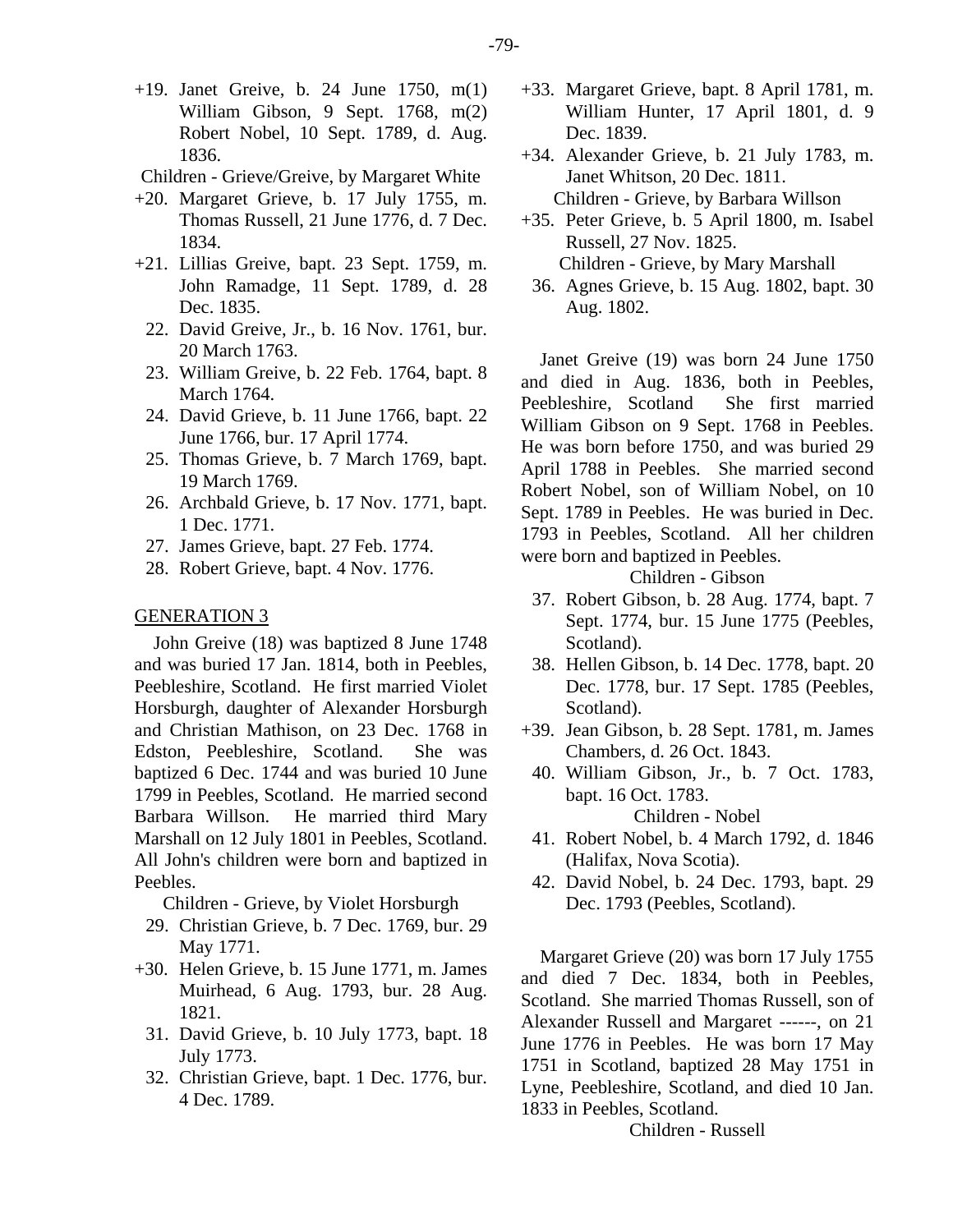- 43. Margreat Russell, b. 6 Sept. 1777, bapt. 7 Sept. 1777, bur. 1 Oct. 1777 (Peebles, Scotland).
- 44. Rachell Russell, b. 31 Aug. 1778, bapt. 6 Sept. 1778, m. Andrew Haig, 30 June 1805 (Peebles, Scotland). He was a weaver in "Barony Parish Glasgow".
- 45. Alexander Russell, b. 13 Feb. 1781, bapt. 25 Feb. 1781, d. 5 April 1861.
- 46. Elizabeth Russell, b. 6 Sept. 1784, bapt. 19 Sept. 1784, d. 18 Aug. 1863.
- 47. Janet Russell, b. 10 Oct. 1786, bapt. 22 Oct. 1786, m. John Russell, 1806 (Peebles, Scotland). In 1806 he was a merchant in the parish of Elgin.
- +48. Barbara Russell, b. 29 May 1789, m. John Veitch, 31 July 1812.
	- 49. David Russell, b. 21 March 1792, bapt. 1 April 1792, d. 16 April 1821.
	- 50. Margaret Russell, b. 20 May 1794, bapt. 1 June 1794.
- 51. Lillias Russell, b. 6 Sept. 1796, bapt. 18 Sept. 1796.
- +52. Joan Russell, b. 19 July 1798, m. James Morrison, 27 Dec. 1822, d. 8 May 1860.

Lillias Greive (21) was baptized 23 Sept. 1759 and died 28 Dec. 1835, both in Peebles, Scotland. She married John Ramadge (or Remadge) on 11 Sept. 1789 in Peebles. He was born about 1755, and died 16 Sept. 1815 in Peebles, Scotland. All their children were born in Peebles.

Children - Ramadge/Remadge

- 53. Helen Remadge, bapt. 4 July 1790.
- 54. Andrew Remadge, b. 1 Jan. 1793, bapt. 11 Jan. 1793.
- 55. David Remadge, b. 5 June 1795, bapt. 19 June 1795.
- 56. Margaret Remadge, b. 11 April 1797, bapt. 23 April 1797.
- 57. William Ramadge, b. 30 Jan. 1801, bapt. 22 Feb. 1801.
- 58. John Ramidge, b. 30 April 1804, bapt. 9 May 1804.

#### GENERATION 4

Helen Grieve (30) was born 15 June 1771 and was buried 28 Aug. 1821, both in Peebles, Peebleshire, Scotland. She married James Muirhead, son of William Muirhead, on 6 Aug. 1793 in Peebles. He was buried 6 June 1810 in Peebles, Scotland. He was listed as a weaver at the time of his marriage. Their first 3 children were born and baptized in Glasgow, Lanarkshire, Scotland, the next 2 were baptized in Peebles, and the last one was born and baptized in Peebles.

Children - Muirhead

- 59. John Muirhead, b. 1 Nov. 1794, bapt. 9 Nov. 1794.
- 60. Violet Muirhead, b. 24 March 1798, bapt. 5 April 1798.
- 61. Jean Muirhead, b. 9 April 1803, bapt. 22 April 1803.
- 62. James Muirhead, Jr., b. 9 Sept. 1805, bapt. 8 Oct. 1811.
- 63. David Nobel Muirhead, b. 9 Oct. 1807, bapt. 8 Oct. 1811.
- 64. Elizabeth Donaldson Muirhead, b. 29 March 1811, bapt. 8 Oct. 1811.

Margaret Grieve (33) was baptized 8 April 1781 in Peebles, Scotland, and died 9 Dec. 1839. She married William Hunter on 17 April 1801 in Peebles. He was born about 1780, and died 9 June 1839 in Peebles. He was a weaver in Peebles. All their children were born and baptized in Peebles.

# Children - Hunter

- 65. Violet Hunter, b. 2 March 1802, bapt. 14 March 1802.
- 66. Katharine Hunter, b. 4 Oct. 1803, bapt. 10 Oct. 1803, d. 2 Dec. 1857 (Peebles, Scotland).
- 67. John Hunter, b. 8 May 1805, bapt. 12 May 1805, m. Jane Walker, d. 24 June 1879. She was b.c. 1809, d. 8 Dec. 1886 in Peebles, Scotland.
- 68. Margaret Hunter, b. 8 March 1807, bapt. 28 March 1807.
- 69. Thomas Brown Hunter, b. 20 Aug. 1808, bapt. 4 Sept. 1808.
- 70. Catharine Hunter, b. 21 Sept. 1811, bapt. 6 Oct. 1811.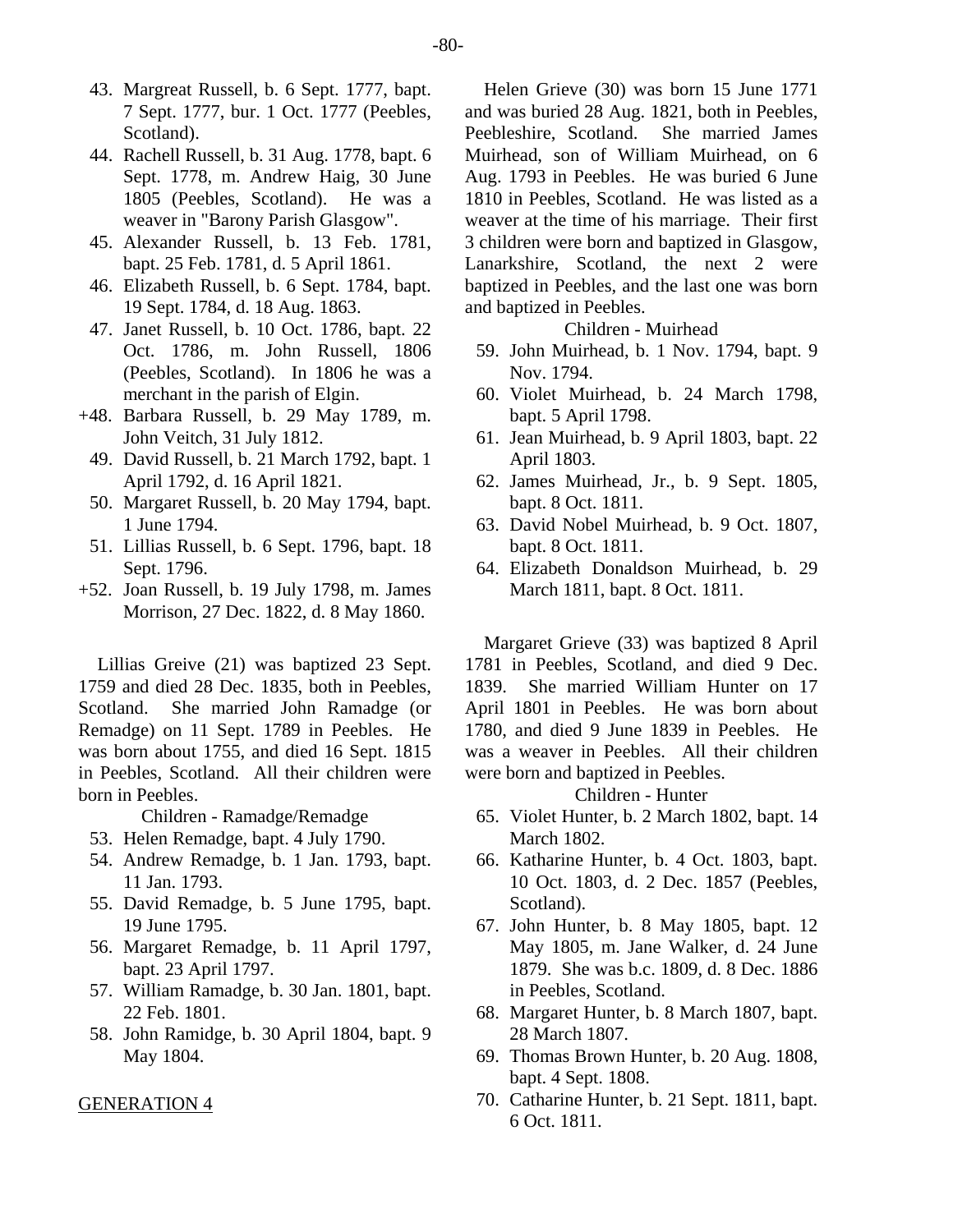- 71. William Hunter, Jr., b. 11 Oct. 1814, bapt. 22 Oct. 1814.
- 72. Elizabeth Hunter, b. 11 Oct. 1814, bapt. 22 Oct. 1814.

Alexander Grieve (34) was born 21 July 1783 and was baptized 3 Aug. 1783, both in Peebles, Scotland. He married Janet Whitson on 20 Dec. 1811 in Peebles. He was a tailor in Peebles. Both their children were born and baptized in Peebles, Scotland.

Children - Grieve

- 73. Margaret Grieve, b. 12 Feb. 1814, bapt. 5 May 1814.
- 74. Violet Grieve, b. 24 Dec. 1815, bapt. 21 Jan. 1816.

Peter Grieve (35) was born 5 April 1800 and was baptized 25 May 1800, both in Peebles, Peebleshire, Scotland. He married Isabel Russell on 27 Nov. 1825. Peter was listed as a shoemaker in Peebles at the time of his marriage. All their children were born and baptized in Peebles.

#### Children - Grieve

- 75. Peter Grieve, Jr., b. 16 Oct. 1826, bapt. 19 Nov. 1826.
- 76. John Grieve, b. 1 June 1828, bapt. 15 June 1828.
- 77. Adam Grieve, b. 21 Sept. 1830, bapt. 26 Oct. 1830.

Jean Gibson (39) was born 28 Sept. 1781 in Peebles, Scotland, and died 26 Oct. 1843 in Edinburgh, Midlothian, Scotland. She married James Chambers, son of William Chambers and Margaret Kerr. He was born 7 Jan. 1773 in Peebles, and died 21 Nov. 1824 in Edinburgh, Scotland. All their children were born and baptized in Peebles.

Children - Chambers

- 78. William Chambers, b. 17 April 1800, d. 1883 (Edinburgh, Midlothian, Scotland).
- 79. Robert Chambers, b. 10 July 1802, bapt. 30 July 1802, bur. St. Andrews, Fife, Scotland. His occupation was bookseller in Edinburgh.
- 80. Margaret Chambers, b. 10 Aug. 1805, bapt. 29 Aug. 1805.
- 81. James Chambers, Jr., b. 5 Aug. 1807, bapt. 24 Aug. 1807, d. 13 Feb. 1833. His occupation was merchant in Edinburgh.
- 82. Janet Chambers, b. 22 July 1812, bapt. 21 Aug. 1812.

Barbara Russell (48) was born 29 May 1789 and was baptized 7 June 1789, both in Peebles, Scotland. She married John Veitch on 31 July 1812 in Peebles. He was a mason in Peebles. All their children were born and baptized in Peebles.

Children - Veitch

- 83. Margaret Veitch, b. 28 April 1813, bapt. 23 May 1813.
- 84. Christian Veitch, b. 24 Feb. 1815, bapt. 19 March 1815.
- 85. Rachel Veitch, b. 18 April 1818, bapt. 28 April 1818.

Joan Russell (52) was born 19 July 1798 and died 8 May 1860, both in Peebles, Scotland. She married James Morrison, son of George Morrison and Margaret Crookshanks, on 27 Dec. 1822 in Peebles. He was born 26 March 1784 in Preston Pans, East Lothian, Scotland, and died 3 April 1864 in Peebles, Peebleshire, Scotland. All their children were born and baptized in Peebles.

Children - Morrison

- 86. Margaret Morrison, b. 7 Dec. 1823, bapt. 26 Dec. 1823, d. 19 June 1826 (Peebles, Scotland).
- +87. Agnes Morrison, b. 16 Sept. 1825, m. Alexander Wallace, 12 Oct. 1845, d. 12 Sept. 1864.
- +88. Elizabeth Morrison, b. 22 May 1828, m. Thomas Walker, 16 July 1852, d. 9 Nov. 1902.
	- 89. Joan Morrison, b. 30 March 1834, bapt. 20 April 1834. She was a milliner in 1861.
	- 90. Margaret Morrison, b. 28 Dec. 1841, bapt. 6 Feb. 1842, d. 25 Feb. 1929. She was a milliner in 1861.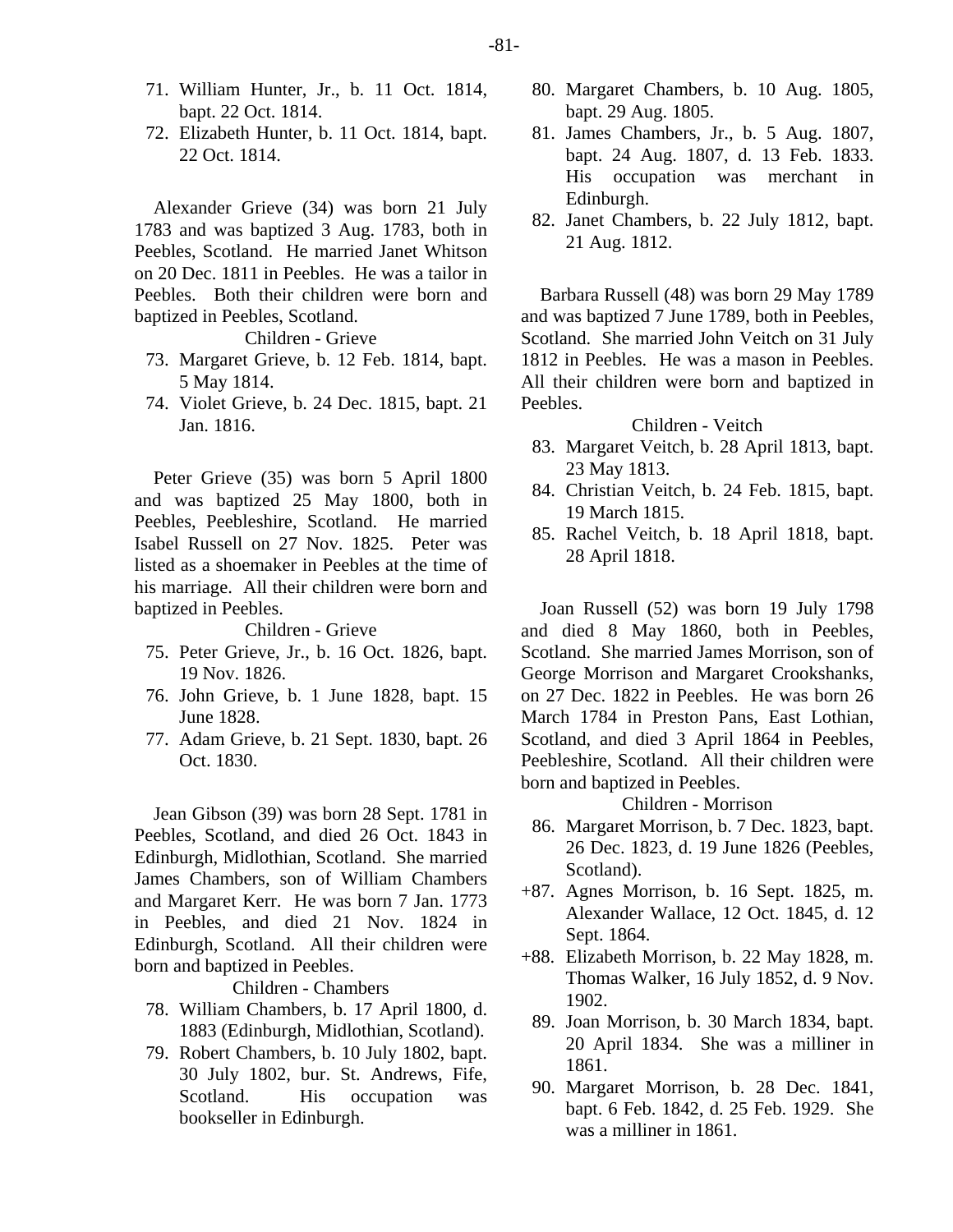#### *GRAVES FAMILIES OF CANADA*

Mr. J. Ronald ("Ron") Patrick, PO Box 247, Niagara-on-the-Lake, Ontario L0S 1J0, Canada (rpatrick@niagara.com), has sent information about part of the Graves family in Nova Scotia, Canada. His information is below. He is interested in finding descendants of this family, especially of Robert C. Graves (#95 in the genealogy) and Kathleen ("Kate") Carter. Kate belongs to a very old Carter family of Nova Scotia; the first Carter went there about 1762-1763 from Stoneham, MA and received a land grant in Onslow, Colchester Co., NS. He has much information about Kate Carter and her ancestry.

#### GENERATION 2

Elias Graves (3) was born in 1766, and died 27 June 1823 in Aylesford Twp., Kings Co., Nova Scotia. He married Miriam Parker, daughter of Major Nathaniel Parker and Anna Hardy. She was born in 1772 and died 2 July 1849. They were both buried in the Graves family cem., Aylesford. He was granted 400 acres on 23 March 1810 in Aylesford Twp., in the Morristown area of Kings Co.

Children - Graves

- +7. Lavinia Graves, b. 28 Dec. 1791, m. Joseph Crane, 24 Feb. 1813.
- +8. William Graves, b. 1793, m. Elizabeth Parker, 9 Jan. 1816, d. 3 Jan. 1860.
- +9. Willard Graves, b. 1796, m. Elizabeth Gates, 26 Feb. 1818, d. 8 July 1856.
- +10. Anna Graves, b. 18 (or 8) Oct. 1798, m. Daniel Rich, 18 June 1818.
- +11. Elias Graves, Jr., b. 2 April 1801, m(1) Ann Wallace, 25 Feb. 1824, m(2) Harriet Gates, d. 16 Dec. 1863.
	- 12. Horatio Nelson Graves, b. 2 Feb. 1806.
- +13. Amy Salome Graves, b. 8 Oct. 1811, m. George West.
	- 14. Charlotte Hepzibah Graves, b. 12 April 1813, m. William West. He was b. 1811, d. 1882. Her name given as

Hepzibah Charlotte Graves by *History of King's Co.*

#### GENERATION 3

William Graves (8) was born in 1793 and died 3 Jan. 1860. He married Elizabeth Parker on 9 Jan. 1816. She was born in 1796 and died 8 Nov. 1891.

#### Children - Graves

- +28. Elias Samuel Graves, b. 19 Oct. 1816, m. Cecilia Loomer, d. 27 Feb. 1886.
	- 29. Nathan Wellesley Graves, b. 22 Jan. 1818, d. 5 May 1830.
- 30. Mary Ann Graves, b. 4 March 1819, m. Enoch Leander Cogswell, 1839, d. 13 March 1879. He was b. 1818, d. 24 Oct. 1871.
- +31. Beriah Bent Graves, b. 31 March 1821, m. Lucy Parker, d. 11 July 1897.
- +32. John Parker Graves, b. 28 May 1823, m. Kate Sophia Woodworth.
- 33. James Harvey Graves (probably called Harvey or "Harve"), b. 25 May 1825, m. Mary Ann ------.
- +34. Love Graves, b. 8 Jan. 1831, m. Samuel Selfridge, 1848, d. 3 June 1922.
- 35. William Huston Graves (called Huston), b. 6 Feb. 1834, m. Elizabeth ------.
- 36. Elizabeth Salome Graves (called Salome), b. 20 Feb. 1836, d. 23 March 1852.
- 37. Sarah Jane Graves, b. 17 Oct. 1842, m. David Bishop.

#### GENERATION 4

Beriah Bent Graves (31) was born 31 March 1821 and died 11 July 1897, both in Aylesford Twp., Kings Co., NS. He married Lucy Parker (or Lucy Parker Chute) about 1851. She was born in 1829 and died 13 Oct. 1909. All their children were born in Aylesford Twp., Kings Co., NS.

#### Children - Graves

90. George Bent Graves, b.c. 1851.

- +91. Alfred Parker Graves, b.c. 1854, m. Alfretta Dorman, 10 Sept. 1881, d. 1932.
	- 92. Parker Henry Graves (probably called Henry), b.c. 1856, never married, d. 28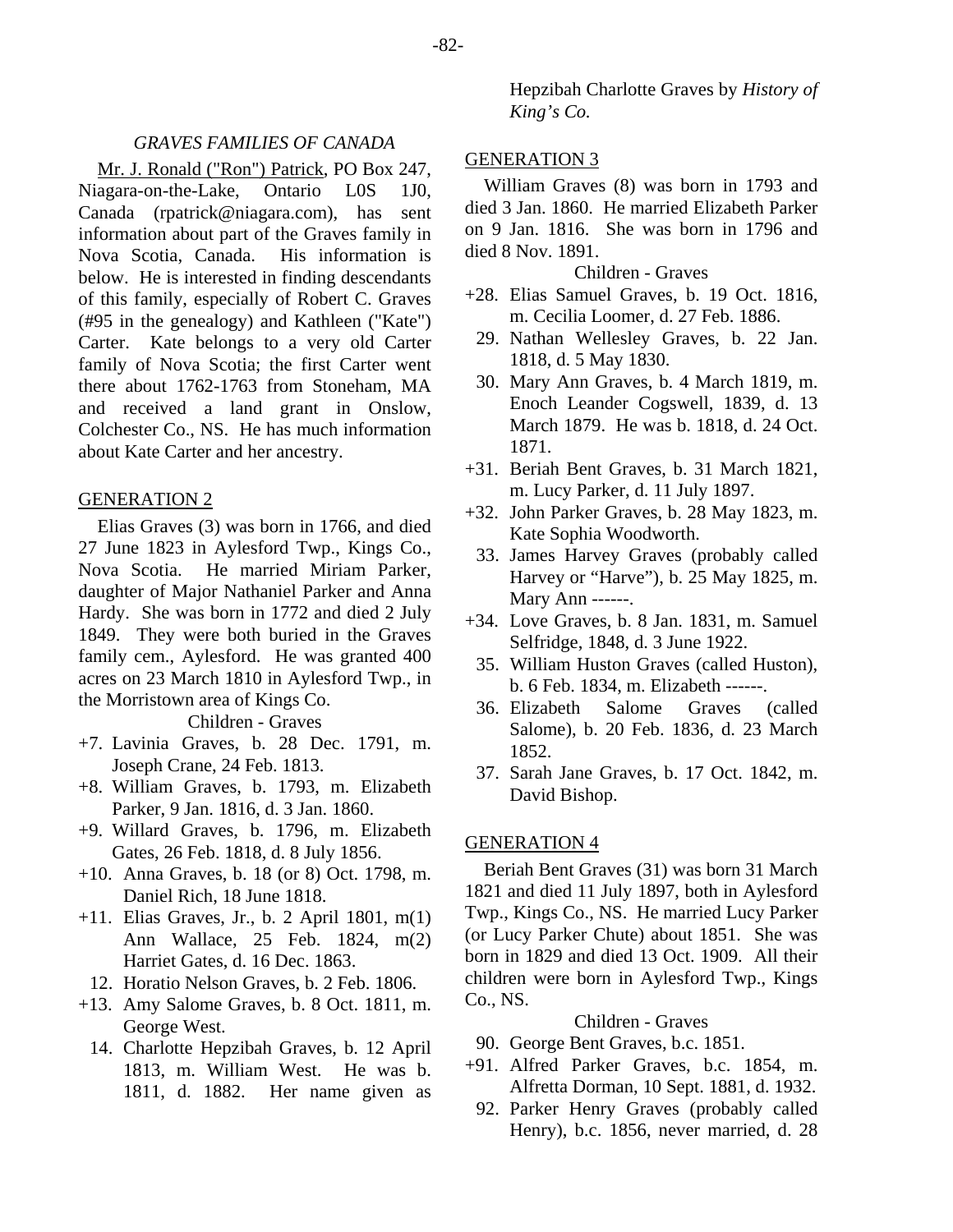June 1890 (Aylesford Twp., Kings Co., NS).

- 93. Salome Graves, b. 1858, d. 1 July 1865.
- 94. Laura Neville Graves, b.c. 1860, m. William Chute, d. 1942 (Aylesford Twp., Kings Co., NS). William was a railroad agent.
- +95. Robert C. Graves, b. 1867, m. Kathleen Carter, 16 Sept. 1896, d. 1929.

#### GENERATION 5

Alfred Parker Graves (91) was born about 1854 and died in 1932, both in Aylesford Twp., Kings Co., NS. He married Alfretta Dorman on 10 Sept. 1881 in Berwick, Kings Co., NS. They were both buried in Aylesford Union Cem., Aylesford Twp. Both their children were born in Aylesford Twp., and were also buried in Aylesford Union Cem.

Children - Graves

- 143. Harry V. Graves, b. 1894, d. 1897.
- 144. Jessie V. Graves, b. 1897, d. 1897 (Aylesford Twp., Kings Co., NS).

Robert C. Graves (95) was born 1867 in Aylesford Twp., Kings Co., NS, and died in 1929. He married Kathleen ("Kate") Carter, daughter of Frederick Carter and Elizabeth Watt, on 16 Sept. 1896 in Bridgewater, Lunenburg Co., NS. Robert lived in Annapolis, NS in 1896, was a railroad agent in Bridgewater, NS in 1896, and was a switchman in Waltham, MA in 1907. The 1920 U.S. census for Waltham, Middlesex Co., MA, listed Robert C. Graves, age 51, born Canada, residence 23 Rich St., Waltham, MA; Kathleen Graves, wife, age 43, born Canada; Helen F., daughter, age 18, born MA; Frederick, father-in-law, age 74, born Canada. Kathleen may have been a nurse in Waltham. Both their children were born in Waltham, MA.

Children - Graves 145. Helen F. Graves, b. 1902. 146. Harry C. Graves, b. 17 July 1907.

There is some uncertainty about the ancestry of Elias<sup>2</sup> Graves in generation 2. It has been claimed by some that he was a son of Lt. William Graves and by others that he was a son of Joseph Graves. The first generation of each of those genealogies is below. Help is needed in sorting this out. It is believed that these are really parts of the same family.

#### GENERATION 1

We first hear of Lt. William Graves (1) in the Township of Granville, Annapolis Valley, Nova Scotia, Canada. In a Confirmation of Land Grants, 1764, William Graves was given lot number 11 in Granville Township. This land grant was awarded to William as a result of his military service in the French and Indian Wars which ended in 1763.

It is believed that the parents of William may have been Thomas Graves and Ann Stone.

*Massachusetts Officers in the French and Indian Wars*, edited by Nancy S. Voye, shows William Graves having two tours of duty. His rank is Lt.; residence in Massachusetts is Weston. From Nov. 2, 1759 until July 1, 1760 (34 weeks, 5 days) he was in Annapolis, Nova Scotia, in Capt. Daniel Fletcher's Company, under Colonel Frye. He signed on for another tour of duty, remaining in Nova Scotia, stationed in Annapolis Royal in Capt. Jabez Snow's Company from July 2, 1760 until Dec. 16, 1760 (24 weeks).

It is not known whether William returned to Massachusetts at the end of his duty. He married Elizabeth Williams in 1760 in Granville. No exact date of marriage has been found. Their first child, William, Jr., was born Sept. 1761 in Nova Scotia. This would seem to indicate that William never returned to the Colonies (at least not for any length of time) after being stationed in Annapolis during the Wars.

A Nova Scotia 1770 census for Granville, Annapolis Valley, lists "Lt. William Graves and family of 1 woman, 2 boys, and 1 girl: 5 Protestants from America". Nova Scotia land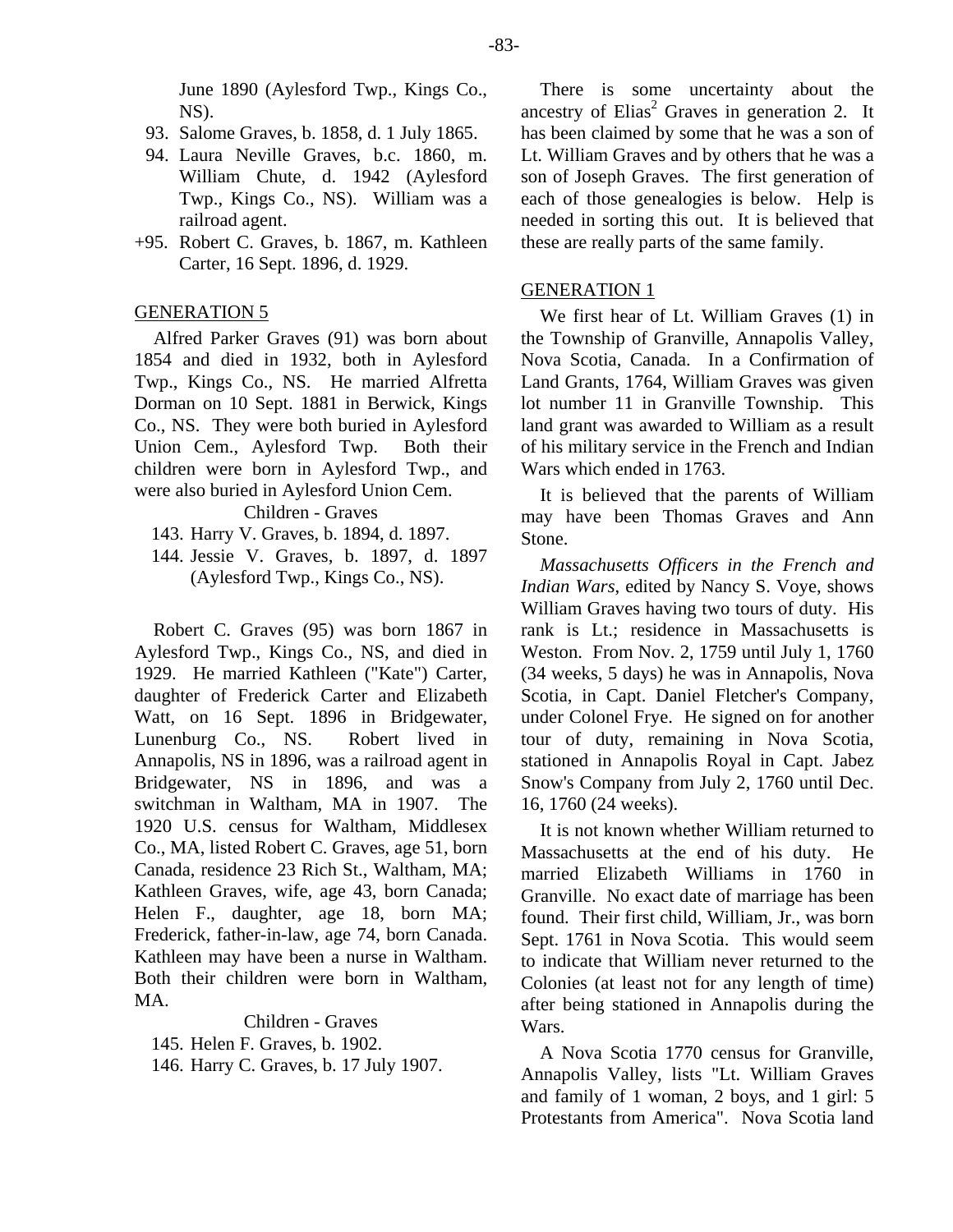records state that William applied for land "on the river of Annapolis Royal" sometime before 1777. In 1783 William and his eldest son, William, Jr., crossed the Bay of Fundy (the body of water separating Nova Scotia from New Brunswick) and joined the Loyalist settlers in New Brunswick. They arrived in Saint John, New Brunswick, and received a grant of 2,000 acres bordering on Kennebecasis Bay on the outskirts of the loyalist city of Saint John.

*The Story of Sussex (New Brunswick) and Vicinity* by Grace Aiton states "the two Williams (father and son) made their way up the Kennebecasis in Indian canoes and camped on the site now occupied by the Penobsquis United Baptist Church before settling at Springdale. From there they spread up the Portage Valley and were the first to make use of the upper reaches of the river for the operating of mills. William, the son, was the noted strong man of his day, and he thought nothing to harness himself to a sled loaded with farm produce and haul it over the frozen river's surface to Saint John."

Since William's wife, Elizabeth, did not accompany him and their son to New Brunswick, it is assumed she was deceased. Family stories say she died in Nova Scotia and was buried there in Annapolis Valley. No death record or marked grave exists to verify this.

A book written on the history of Granville in Annapolis Valley states that William and Elizabeth's other son and daughter remained in Nova Scotia. They both married, had children, and a few of their descendants remained in Nova Scotia at the time this book was written (1888). An Elias Graves, born 1766, was granted land in Aylesford Township in 1810. There he married Miriam Parker in 1792 and raised their children. Since it is recorded he moved to Aylesford from Annapolis, it would seem very likely this Elias was the other son of William and Elizabeth listed in the 1770 census. There is also a record of Sarah Graves, born about 1768, who married Joshua Fowler on 26 Feb. 1792. She may have been

the daughter of William and Elizabeth. There are no birth or baptism records to verify these assumptions.

It is not recorded when or where Lt. William Graves, Sr., died, but it is assumed to be in New Brunswick, probably in Kings County where he had settled with his son, William Jr.

Elias and Sarah are probable children of William, but not proven. Elias is also given as a son of Joseph Graves of New Brunswick.

Children - Graves

- +2. William Graves, Jr., b. Sept. 1761, m. Emma Armstrong, d. 15 Dec. 1836.
	- 3. Elias Graves, b. 1766, m. Miriam Parker, 1792.
	- 4. Sarah Graves, b.c. 1768, m. Joshua Fowler, 26 Feb. 1792.

# **GENERATION 1**

Joseph Graves (1) was born by 1748 or before, supposedly in CT, moved to St. John, New Brunswick about 1760, and died in New Brunswick. He may have been born as early as 1725, and may have married about 1745; however, the apparent birthdates of his children don't seem to match those dates. The name of his wife is not known. All of his children were supposedly born in CT, although that does not seem correct, since at least some of them seem to have been born after 1760. This information is from page 141 of *Planters and Pioneers* by Esther Clark Wright. Similar information on Joseph and some of his descendants is found in a compilation by Jeanette Dexter in the Public Archives of Nova Scotia.

It seems likely that Joseph was related to Lt. William Graves who moved to Nova Scotia about 1760. It is believed that William Graves may be descended from Joseph Graves (b.c. 1699) and Rachel Pratt of Framingham, MA. There is a possibility that Joseph Graves of Framingham was descended from immigrant Rear Admiral Thomas Graves of Charlestown, MA.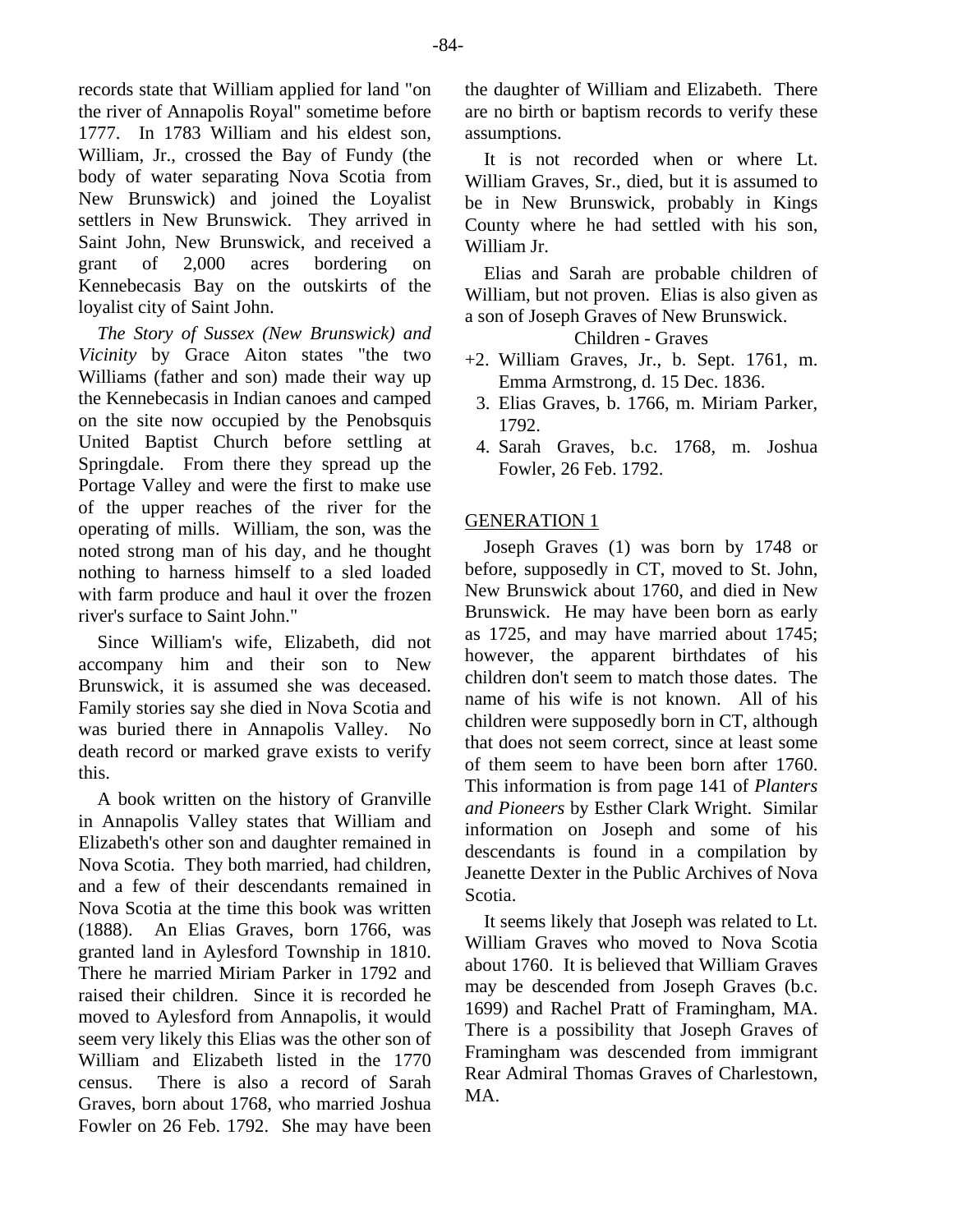The Joseph Graves remembered as the ancestor by family members may actually be the one of Framingham, and a couple of generations may have been forgotten. Note that John Graves (no. 4) in this genealogy is the same as no. 20 in the Joseph Graves of Framingham genealogy.

It should also be noted that Elias Graves (no. 3) in this genealogy is the same as one of the sons (no. 3) of Lt. William Graves discussed above.

Children - Graves

2. George Graves, d. New Brunswick.

- +3. Elias Graves, b. 1766, m. Miriam Parker, d. 27 June 1823.
- +4. John Graves, b.c. 1768, m. Elizabeth Banks, c. 1775, d. 1862.
	- 5. Rachel Graves
	- 6. Elizabeth Graves

#### *MISCELLANEOUS GRAVES FAMILIES*

Mr. Gene McLaughlin, 422 Regency, 1800 Old Meadow Rd., McLean, VA 22102 (mclaughlin@infostrat.net), is descended from CATHERINE GREAVES and Hugh Benson of St. Mary's Co., MD. Catherine is shown as a daughter of William Graves in the following genealogy (#336). He would like proof of this relationship and more information about the early part of the family.

# DESCENDANTS OF WILLIAM GREAVES OF GREENHILL, NORTON (NR. SHEFFIELD), SOUTH YORKSHIRE, ENGLAND

#### GENERATION 1

William Greaves (1) was of Greenhill, parish of Norton, near Sheffield, South Yorkshire, England. He married ------. His will was dated 31 Dec. (or Oct.) 1662. He was buried 2 Jan. 1662/3 at Norton.

A note at the end of the chart of this family in *Familae Minorum Gentium* states: "The account of the family of Greaves in these four pages I received in writing from Mr. Charles Greaves of Rowlee [now spelled Rowsley], by whom it was compiled, when I called upon him at his residence at Rowlee in Woodlands parish of Hope [Derbyshire], on Sunday Oct. 16, 1836. He shewed me at the same time a Marriage Certificate of a marriage of a Greaves & an Eyre in 1654, before Randolf Ashenhurst, Esq. I do not feel quite confident respecting the Greaves of Greenhill at the head of the pedigree, the rest I have reason to think correct."

There was a John Greaves of St. Clement's. St. Mary's Co., MD (genealogy 247), who applied for land certificates in 1719 and died in 1748. He may have been William's son, John, but more likely (based on his likely birth of 1680-1690) he was a grandson. The mention in his will of a right to an estate in England probably referred to the estate of William Greaves. It is also likely that Joshua Graves of MD (genealogy 346) was related to these families. It is also possible that the family of William Greaves and Ann Brittlebank of Hathersage, Derbyshire (genealogy 395) may be related to this family.

It is also interesting to see in this family several names that showed up in Virginia, including a Crawshaw (marrying #24), perhaps of the same family as the probable wife of Capt. Thomas Graves of VA (genealogy 169).

#### Children - Greaves

- +2. William Greaves, m. Agnes ------, d. Jan. 1696/7.
	- 3. Christopher Greaves
	- 4. John Greaves; executor of his father's will.
	- 5. Catherine Greaves, m. Hugh Benson (of St. Clement's Bay, St. Mary's Co., MD). The widow of a Hugh Benson married Thomas Cooper by 1707 in St. Mary's Co., MD; this widow might have been Catherine Greaves.
	- 6. Anne Greaves, m. ------ Poynton.

### GENERATION 2

William Greaves (2) was of Crook Hill, parish of Hathersedge (now Hathersage), co. Derby. His will was dated 16 May 1696, and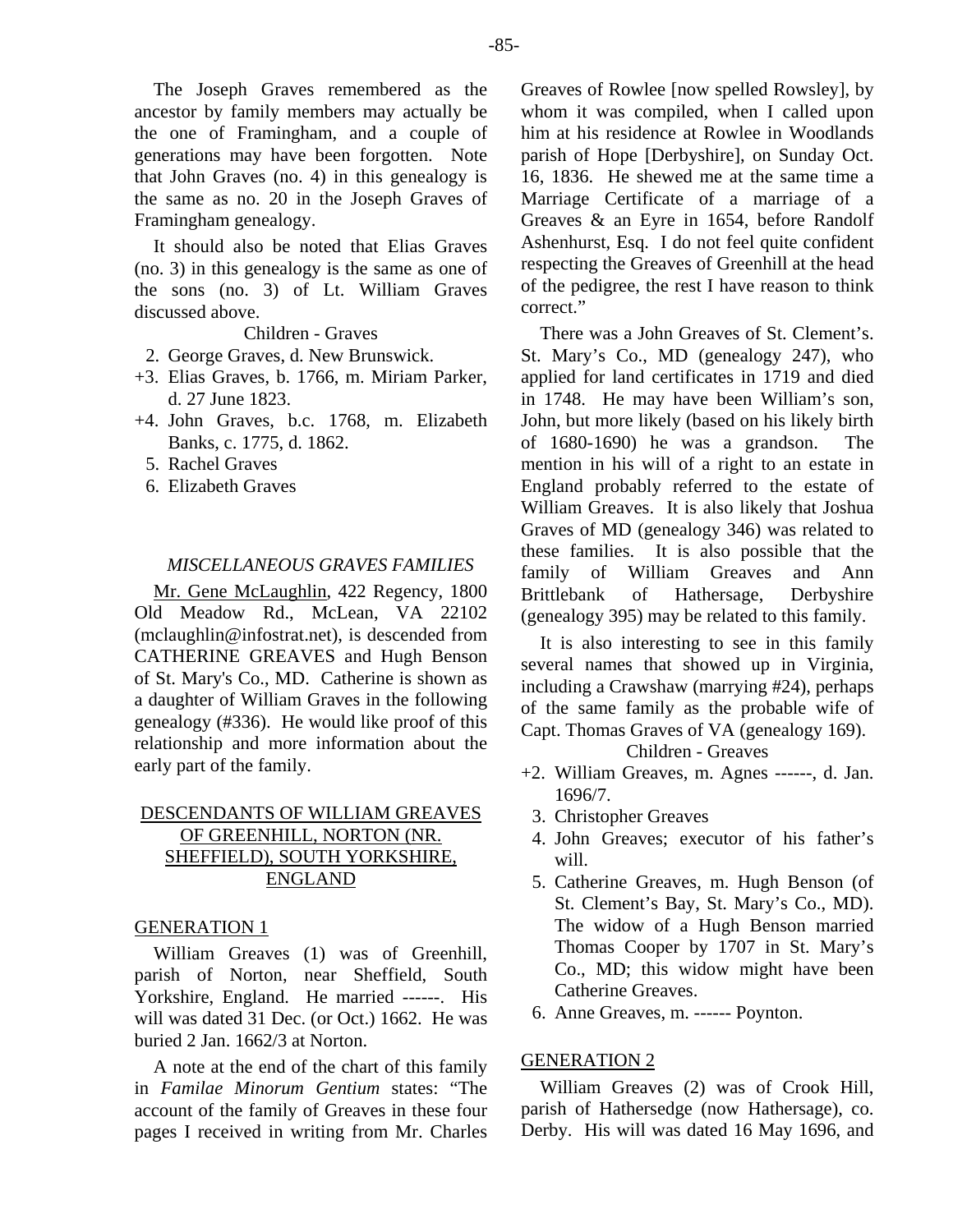he was buried 17 Jan. 1696 at Hope, co. Derby. He married Agnes ------. She was buried 4 Feb. 1704 at Hope.

Children - Greaves

- +7. William Greaves, bapt. 25 Feb. 1662, m. Mary Cartlege, 16 Oct. 1690, d. 19 Nov. 1719.
	- 8. Samuel Greaves
	- 9. Daniel Greaves
	- 10. Elizabeth Greaves, m. Joseph Ibbotson (of Marebotham).
	- 11. Sarah Greaves
	- 12. Helen Greaves, m. Thomas Morton.
	- 13. Ann Greaves, m. Thomas Barber (of Malcoffe, parish of Chapel le Frith, Derbyshire).
	- 14. Mary Greaves, m. Thomas Harrison.

Ms. Deborah S. Dickson, 3124 South 42nd St., Lincoln, NE 68506 (ixofvii @email.msn.com), would like to learn more about the ancestry of JOHN GRIEVE of Nebraska in the following genealogy. (See also the Grieves and Grive genealogies earlier in this newsletter.) Her main interest is in the Sundberg and Naslund families. The genealogy she has compiled follows the ancestors of Ada E. Naslund, wife of John Andrew Grieve, back to Sweden in the 1780's. Is this Grieve family from Sweden or from the British Isles?

#### DESCENDANTS OF JOHN GRIEVE AND JESSIE FRASIER OF NEBRASKA

#### GENERATION 1

John Grieve (1) married Jessie Frasier. They lived in Phelps Co., NE.

Children - Frieve

+2. John Andrew Grieve, b. 28 Sept. 1884, m. Ada E. Naslund, d. 30 March 1956.

#### GENERATION 2

John Andrew Grieve (2) was born 28 Sept. 1884 in Phelps Co., NE, died 30 March 1956 in Oshkosh, NE, and was buried 1 April 1956 in Kearney, NE. He married Ada E. Naslund,

daughter of Charles Naslund and Emma Shustrum. She was born 12 Oct. 1895 in IL, died 12 July 1975 in Greeley, CO, and was cremated.

# Children - Grieve

- +3. John Robert Grieve, m. Dorothy Jepsen.
- +4. Margaret Ann Grieve, m. Maurice Eugene Jacobson.
- +5. Martin George Grieve, b. 31 Aug. 1925, m. Cleo Munroe, d. 24 May 1973.

Mrs. Phyllis C. Ross, 706 Benston Place, Baltimore, MD 21210-1415, would like to learn more about her ancestor, BENJAMIN BAILEY FRANK GRAVES, in the following genealogy. She is listed as #10 in generation 3.

# DESCENDANTS OF BENJAMIN BAILEY FRANK GRAVES AND LINDA ISOBEL SHEPARDSON OF NEW YORK CITY, NY, AR & WASHINGTON, DC

### GENERATION 1

Benjamin Bailey Frank Graves (1) was born 6 June 1847 in New York City, NY, and died in 1934 in Washington, DC. He married Linda Isobel Shepardson. She was born in Jan. 1850 in New York, and died 19 Sept. 1901 in Washington, DC.

Children - Graves

- +2. Elizabeth Mary Graves, b. 6 July 1885, m. Anthony Aloisius Gulli, d. 23 March 1919.
	- 3. Frank P. Graves
	- 4. Merritt L. Graves
- 5. child

# GENERATION 2

Elizabeth Mary Graves (2) was born 6 July 1885 in Arkansas, and died 23 March 1919 in<br>Washington, DC. She married Anthony She married Anthony Aloisius Gulli, son of Frank Gulli and Rosalie Desio. He was born 16 Sept. 1883 in Washington, DC, and died 9 Sept. 1942 of heart disease in Silver Spring, MD. At least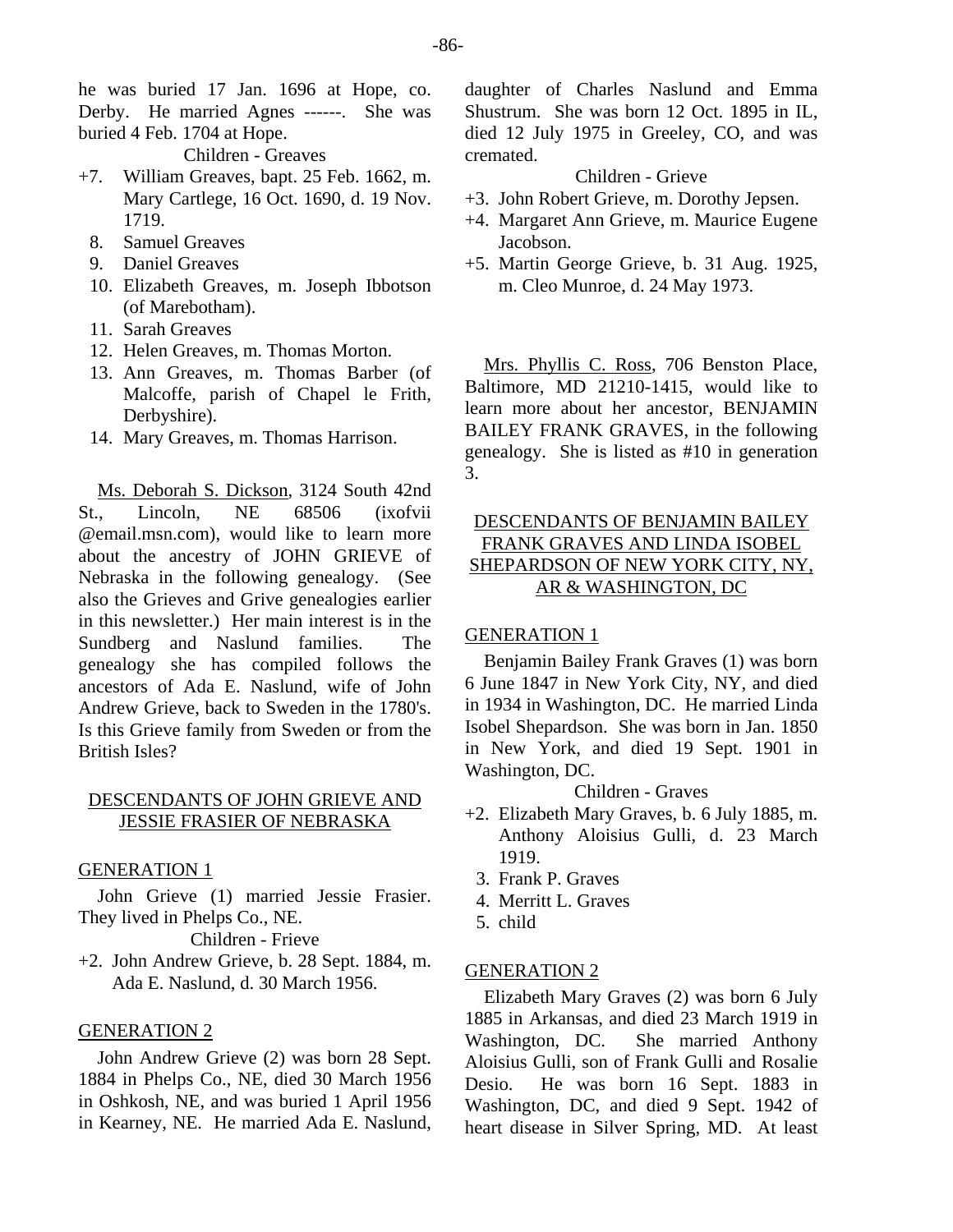their first 2 children were born in Washington, DC.

Children - Gulli

- +6. Linda Rosalie Gulli, b. 27 Nov. 1905, m. Leland Haney Cheek, 7 Jan. 1927, d. 25 Nov. 1983.
- +7. Grace Maxine Gulli, b. 5 Nov. 1908, m. Ernest Willie Jones, d. 8 Dec. 1988.
	- 8. Frances Violet Gulli

#### GENERATION 3

Linda Rosalie Gulli (6) was born 27 Nov. 1905 in Washington, Dc, and died 25 Nov. 1983 in Silver Spring, MD. She married Leland Haney Cheek, son of William cheek and Lucille Haney, on 7 Jan. 1927 in Washington, DC. He was born 3 Oct. 1904 in Shawnee, OK, died 14 Feb. 1974 in Miami, FL, and was buried in Washington, DC.

Children - Cheek

- +9. Linda Lee Cheek, m. William Baxter Binswanger.
- +10. Phyllis Jeanne Cheek, m. David Ross IV.
- +11. Warren Leland Cheek, m. Genesta Evelyn Brown.
	- 12. Carolyn Frances Cheek
	- 13. Douglas Wendel Cheek

Grace Maxine Gulli (7) was born 5 Nov. 1908 in Washington, DC, and died 8 Dec. 1988 in McLean, VA. She married Ernest Willie Jones. He was born 3 Dec. 1903 in Clayton Co., GA, and died 13 Dec. 1986 in McLean, VA

#### Children - Jones

- +14. William Anthony Jones, m. Joan Elizabeth Cunningham.
- +15. Betty Mae Jones, m. David Lee Richardson.
- +16. Charles R. Jones, m. Patricia Ann Rosenbaum.
- +17. Ernest Willie Jones, Jr., m. Jane De Jong.
- +18. Bonnie Grace Jones, m. Kris Karl O'Connor.

### *THOMAS GRAVES OF HARTFORD, CT & HATFIELD, MA*

Mrs. Roberta J. Glatz, 524 Copeland Hill Rd., Feura Bush, NY 12067, Mrs. Linda Matthews Roderick (wjrod@aol.com), and Ms. Carolyn J. Kottmeyer, 2 Bridle Court West. Glenmoore, PA 19343 (hoagies@chesco.com), are all descended from WILLIAM J. GRAVES who married Sarah Morrison. It has been found that William was descended from immigrant THOMAS GRAVES of Hartford and Hatfield. He was listed as #2735 on p. 216 in the book. The following information is everything that is presently known about him and his descendants for generation 7 through 9. All additional information would be appreciated.

It should also be noted that Edward R. Graves listed as #5850 is the person whose obituary was published on page 1 of the February 2000 newsletter.

#### GENERATION 7

James Graves (1367) was born probably in Montague, Mass., and died about 1840. He was drowned in the Niagara River, when he lost control of his boat and was carried over the Falls. He married Dorcas Nichols. They lived in Rome, Oneida Co., NY.

Children - Graves

- +2774. William J. Graves, b. 1826, m. Sarah Morrison, 1847, d. 1893.
- 2775. Charlotte Graves
- 2776. Lyman Graves
- 2777. Edwin Graves

#### GENERATION 8

William J. Graves (2774) was born in 1826 in Utica, Oneida Co., NY, and died in 14 Nov. 1893 of pneumonia in Albany, NY. Due to the untimely death of his father about 1835-1839, William went to work at an early age, starting as a stable boy tending Erie Canal horses and mules. He worked his way up to become canal station keeper at Oneida, Oneida Co., NY. He married Sarah Morrison, daughter of Dr.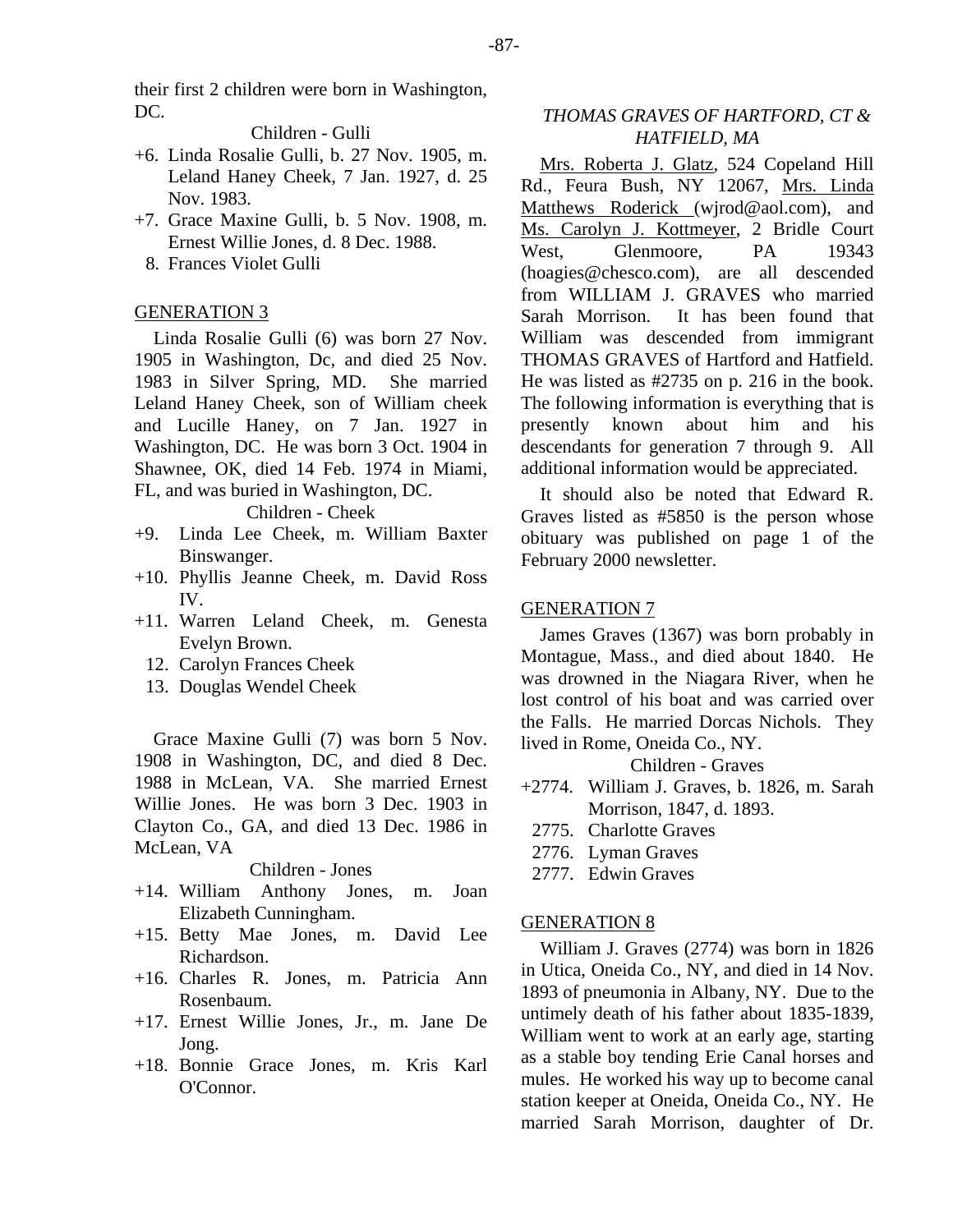George Morrison and Sally ------ of Utica, NY, in 1847. (According to R-90, her name was Sarah Melvin. Perhaps she married a Mr. Melvin after William died.) She was born in 1831 in Utica, NY, and died 18 Oct. 1903 in Syracuse, NY. From 1849 to 1874 they had eleven children, of whom eight survived to adulthood. William and Sarah were both buried in Eagle Hill Cem., Albany, NY.

About 1870, William went to work for the New York Central Railroad as a switch tender. His four sons eventually also worked for the NYCRR and several of his daughters married railroad men. The family spread out along the rail route between Albany and Syracuse, with many grandsons also becoming railroadmen.

In 1882, William, his wife, and three youngest children, joined the family of William's older daughter in Albany, where there were jobs at the West Albany NYCRR shops.

Sources of R-90 for the children and the name of Sarah as Sarah Melvin are family genealogical notes and undertaker's statements of services for William and Sarah.

Children - Graves

- +4580. Ida Graves, b. 1849, m. ------.
- 4581. George Graves, b. 1852.
- 4582. Charlotte Graves
- +4583. Elizabeth Esmerelda Graves, b. 28 July 1856, m. Joseph Gilbo (or Gilbault), 1876, d. May 1938 (Albany, NY).
- +4584. Jennie Graves, b. 1859, m. ------.
- 4585. Nellie Graves
- +4586. Frederick Peckham Graves, b. 1863, m. Mary Julia Spooner, d. 1939.
- 4587. Walter Graves
- 4588. Melvin Graves
- 4589. Alfred Graves
- +4590. Sarah Josephine Graves, b. 25 Dec. 1876, m. Francis Hunt Curtis, d. 19 May 1957.

#### GENERATION 9

Ida Graves (4580) was born in 1849. She married ------.

Children - ------

5837. Rod ------

Elizabeth ("Lizzie") Esmerelda Graves (4583) was born 28 July 1856, and died in May 1938 in Albany, NY. She married Joseph Gilbo (or Gilbault) in 1876. They lived in Albany, NY.

Children - Gilbo

- 5838. Emma Gilbo
- 5839. Mary Gilbo
- 5840. Dell Gilbo
- 5841. Anthony Gilbo
- 5842. LeRoy Gilbo
- 5843. Fred Gilbo

Jennie Graves (4584) was born in 1859. She married ------.

Children - ------

5844. Bertha ------

5845. Lottie ------

Frederick ("Fred") Peckham Graves (4586) was born in 1863 and died in 1939. He married Mary Julia Spooner. They were both buried in Graceland Cem., Albany, NY.

#### Children - Graves

- 5846. Rose Graves
- 5847. Margaret Graves
- 5848. Dorothy Graves
- 5849. Florence Graves
- +5850. Edward R. Graves, b.c. 1909, m. Elizabeth Osterhout, d. 8 Jan. 2000.
	- 5851. other children

Sarah Josephine Graves (4590) was born 25 Dec. 1876 in Utica, Oneida Co., NY, and died 19 May 1957 in Albany, NY. She married Francis ("Frank") Hunt Curtis.

Children - Curtis

- 5852. Francis Curtis, died young.
- 5853. Lillian Curtis, b. 30 March 1898, m(1) Herman Kolber, m(2) Robert Fay, d. Oct. 1977. Herman d. 1962. No children. They family all called her "Aunt Nee".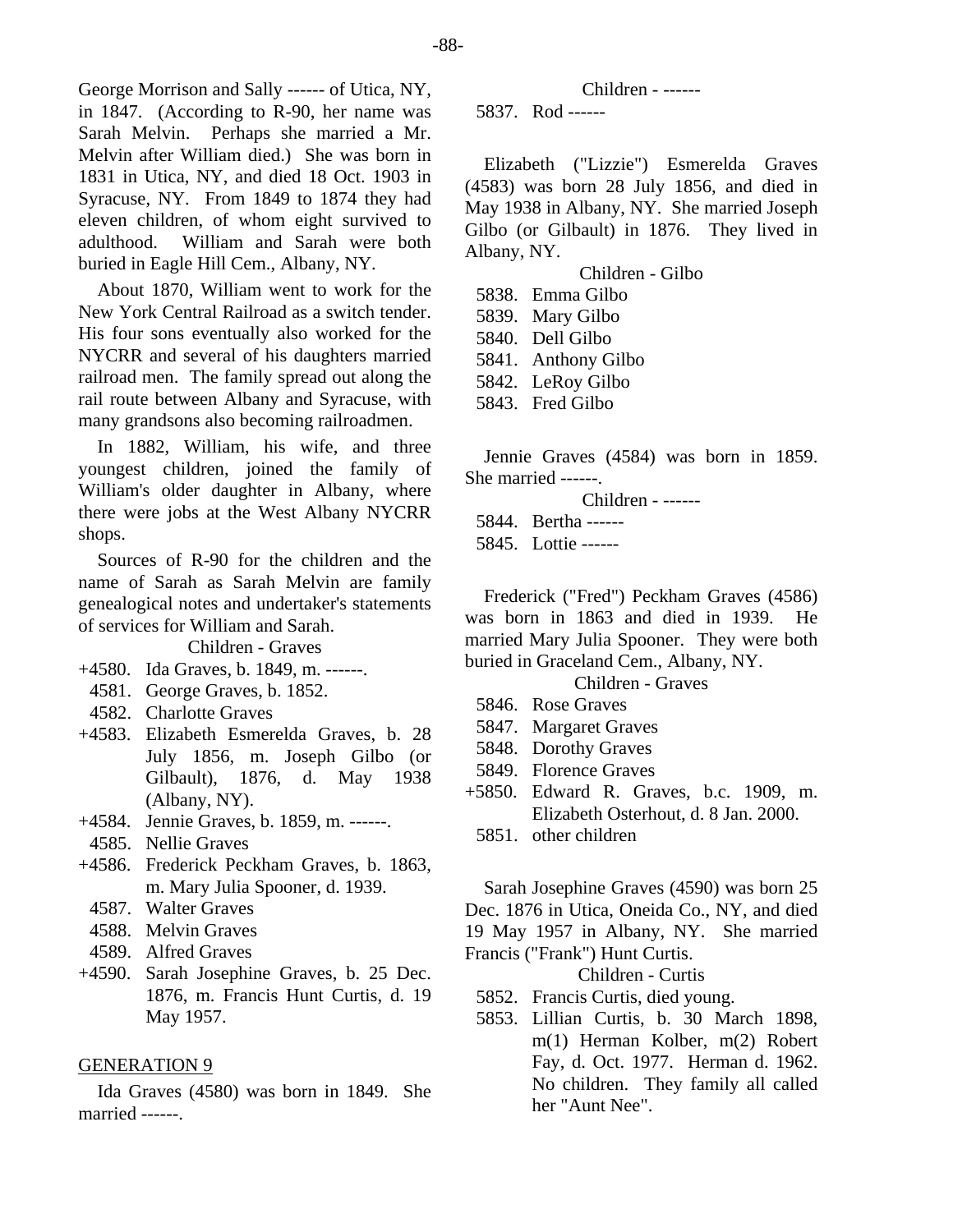- +5854. Mary Edith Curtis, b. 16 Aug. 1900, m. Stanley Mann Van Auken, 14 June 1923, d. 12 Jan. 1994.
- 5855. Ralph Curtis, died in an automobile accident after graduating from Cornell Univ. with a degree in pharmacy.
- +5856. Helen Curtis, m. Casper Schaumann, d. Feb. or March 1982.
- +5857. Francis Curtis, m. Reba ------, d. summer of 1993.

Mrs. Helen S. Ullmann, C.G., 713 Main St., Acton, MA 01720 (hsu@world.std.com), is descended from THOMAS GRAVES of Hartford, CT & Hatfield, MA as follows: Thomas<sup>1</sup>, John<sup>2</sup>, John<sup>3</sup>, Mary<sup>4</sup>, Mary<sup>5</sup> Waite. Another child of John<sup>2</sup> Graves was Samuel<sup>2</sup> Graves (#21 in the 1985 book by Kenneth V. Graves). She is trying to research her part of the family (not just her direct line) as completely as possible. She pointed out that in the book, Samuel Graves (11) and Samuel Graves (21) were both said to have married Sarah Colton. This is clearly not correct. The paragraphs from the genealogy are below.

Samuel Graves (11) was born 1 Oct. 1655 and died 8 Feb. 1692, both in Hartford, Conn. He first married Sarah Colton, daughter of George Colton and Deborah Gardner, on 31 Oct. 1678. She was born 24 Feb. 1652, and died 11 July 1689. He secondly married Deliverance ------, possibly on 1 Jan. 1690 in Hartford (although this raises a question about the birthdate of Elizabeth, born 8 Nov. 1689.) On 8 Feb. 1678, he took an oath of allegiance at Hatfield. After his death, Deliverance secondly married Isaac Graves (#20). They lived in Hatfield.

Children - Graves, by Sarah Colton

- 48. Rebecca Graves, b. 3 May 1681 (Springfield, Mass.).
- 49. Samuel Graves, b. 22 March 1684 (Hatfield), d. before 1704.
- +50. Joseph Graves, b. 16 Nov. 1685, m. Bridget Scott, 25 Jan. 1717, d. 22 April 1728.
- 51. Sarah Graves, b. 1 July 1687.
- Children Graves, by Deliverance ------
- 52. Elizabeth Graves, b. 8 Nov. 1689.
- +53. Thomas Graves, b. 21 Nov. 1690, m. Sarah Morgan, d. 1713-14.

Samuel Graves (21) was born about 1657 at Wethersfield, Conn., and died 11 March 1731 (or 15 Oct. 1734) in Sunderland, Mass. He married Sarah Colton, daughter of George Colton of Longmeadow, Mass. and Lydia (Wright) Graves, on 30 Oct. 1678. She died 15 Oct. 1734. He moved from Hatfield, Mass. to Sunderland about 1725, and was one of the first 40 settlers in Sunderland. All their children were born in Hatfield. (R-200, R-206)

#### Children - Graves

- 93. Sarah Graves, b. 1 July 1687, m. Daniel Smith, 7 April 1709.
- +94. Jonathan Graves, b. 27 Oct. 1689, m(1) Mrs. Elizabeth Combs, 2 June 1715, m(2) Hannah ------, d. 21 May 1773.
- +95. Abraham Graves, b. 12 Dec. 1691, m. Thankful Bardwell, 23 May 1717, d. 28 Oct. 1777.
- +96. David Graves, b. 9 Dec. 1693, m. Abigail Bardwell, 6 June 1720, d. 25 Aug. 1781.
- +97. Noah Graves, b. 19 Dec. 1695, m(1) Rebecca Wright, m(2) Rachel Newton, 8 April 1754, d. 17 March 1773.
- 98. Mehitable Graves, b. 19 Dec. 1695, m. John Bardwell (of Hatfield).
- +99. Samuel Graves, b. 30 Jan. 1697, m. Grace Hitchcock, 9 April 1728, d. 6 May 1774.

This issue was addressed in a query of Dr. Robert L. Paver in *Graves Family Newsletter*, Dec. 1993, p. 127. The response to that query stated that *New England Marriages Prior to 1700*, by Clarence Ammon Torrey, shows that George Colton who died in 1699 first married Deborah Gardner about 1644, and secondly married Lydia Wright in 1692. This would indicate that Sarah Colton could not be a daughter by George Colton's second marriage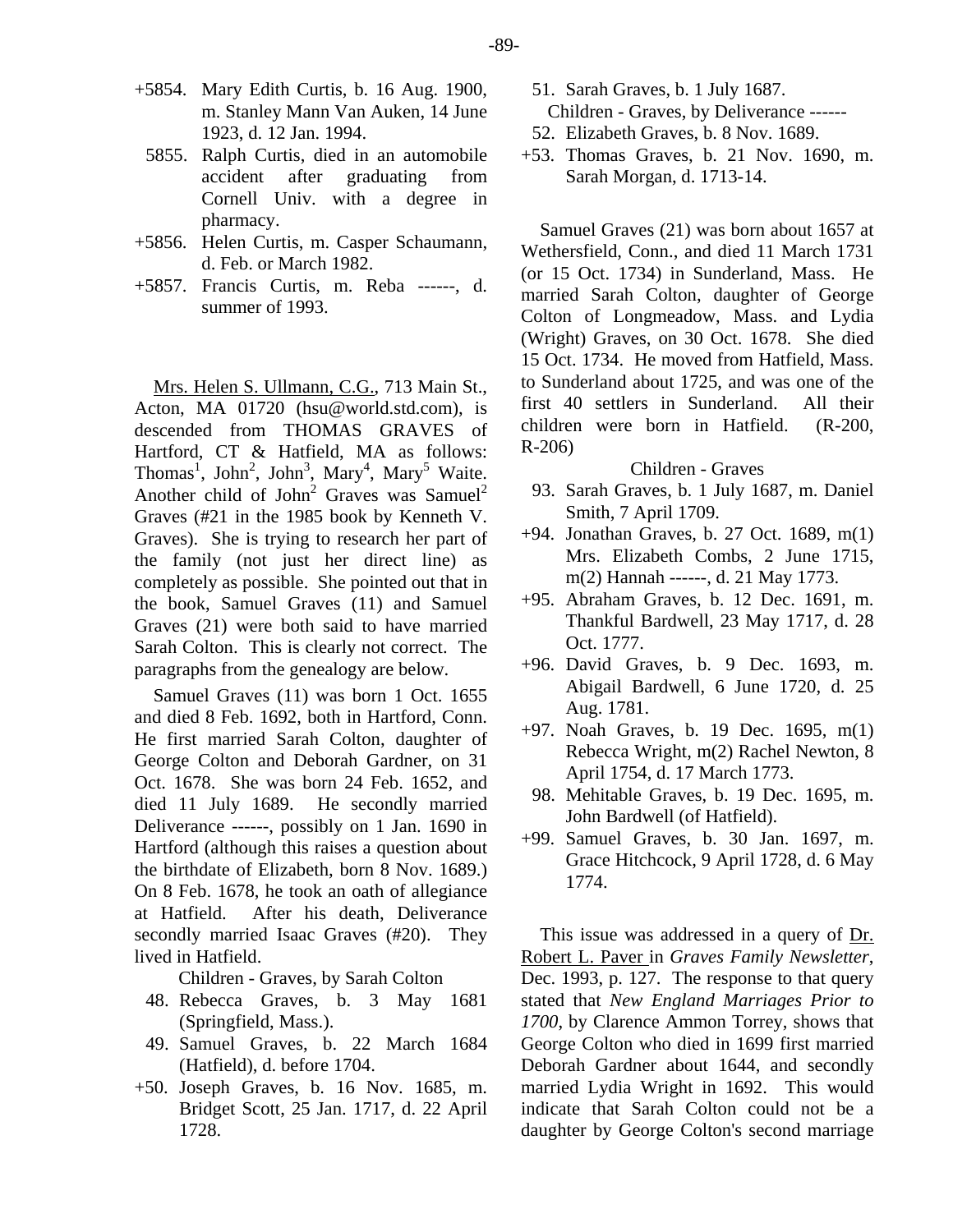(as claimed in the paragraph for Samuel Graves, #21).

Torrey also shows that Samuel Graves (1655-1692) m(1) Sarah Colton (1653-1689) and m(2) Deliverance ------. Therefore, it seems that Samuel (#11) is the one who married Sarah Colton.

Torrey shows a Samuel Graves, b.c. 1657, who married Sarah ------. This may be the Samuel Graves listed as #21 in the book.)

The other question regards the children of both Samuel Graveses. Sarah Graves, b. 1687 is claimed as a child of both men, the mother of Elizabeth Graves, b. 1689 is uncertain, and there is the question of whether Samuel Graves (21) had other children between his marriage in 1678 and his first known child in 1687 (or could his marriage date of 1678 be wrong?). Help with correcting the discrepancies and documenting this part of the family would be appreciated.

# *REAR ADM. THOMAS GRAVES OF CHARLESTOWN, MA*

Mr. Elvin Ogg, PO Box 545, Sault Ste. Marie, MI 49783-0545 (elvinogg@yahoo.com) is interested in his part of the family. His line of descent from Asa Graves, Jr. (#378 on p. 67 of the book) is: (6) Asa Graves m. Aurilla Gilbert, (7) Amarilla Graves, b. 19 April 1840, Middlesex Co., ON, m. John Crosby Robinson, (8) Mary Ellen Robinson, b. 21 Feb. 1866, Middlesex Co., ON, m. William Ogg, (9) William Arthur Ogg m. Eva Garden, Lyle Ogg m. Wanda Clara Fanslan, (10) Elvin Ogg.

#### *SOUTHERN GRAVES FAMILIES*

Mr. James Dixon Graves, Jr., 517 West Kaufman St., Gilmer, TX 75644 (IndianRocks @worldnet.att.net), is anxious to find the ancestry of Joseph James Graves and his father Dr. THOMAS GRAVES of SC and AL. The partial genealogy below is what is presently

known. Another interested descendant is Ms. Cathy E. Thomas (Cathyet@uswest.net).

It is suspected that Dr. Thomas Graves may be related to some or all of the other Graves families of Marion Co., SC and Pike Co., AL. A chart showing the relationships between some of those families is after the genealogy. In addition to the families of John Graves (gen. 92), Thomas Graves (gen. 57), Hardy Graves (gen. 73) and Archibald Graves (gen. 63) shown on the chart, other families that may be related are those of Alexander Graves of SC (gen. 439), Archibald Pratt Graves and Martha Jane Caulder of SC (gen. 851), and Stephen Graves and Emma Wall of SC, Pike Co., AL & Panola Co., TX (gen. 575).

# DESCENDANTS OF DR. THOMAS GRAVES OF MARION CO., SC & PIKE CO., AL

#### GENERATION 1

Dr. Thomas Graves (1) was born about 1768, and died in the 1830's in Pike Co., Ala. No proof has yet been found that he was the father of Joseph James Graves, and until it is found this link should be considered tentative. He apparently lived in Marion Co., SC, since his son was born there.

# Children - Graves

+2. Joseph James Graves, b. 18 June 1818, m. Telitha Jackson, c. 1846, d. 30 March 1888.

#### GENERATION 2

Joseph James Graves (2) was born about 1811 in Pike Co., Ala., died about 1888, and was buried in Randolph Cem., Bonham, Fannin Co., Texas. He married Telitha Jackson about 1846 in Pike Co. She was born 2 Jan. 1828, died 13 April 1913, and was also buried in Randolph Cem. She was supposedly a first cousin to Andrew Jackson, the seventh president of the U.S.

Children - Graves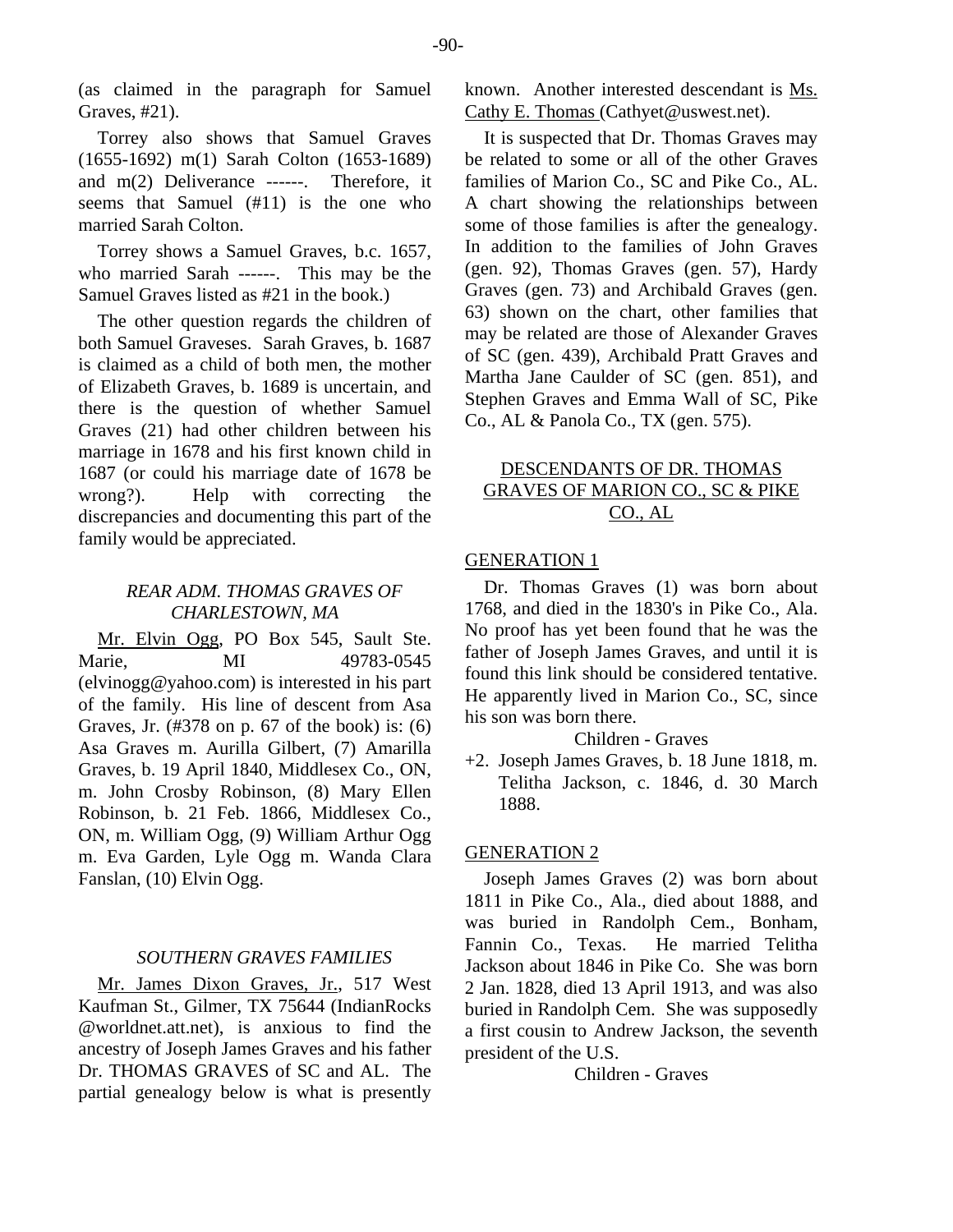+3. James Thomas Graves, b. 8 Sept. 1861, m. Mary Ann Green, 20 July 1882, d. 27 Oct. 1953.

#### GENERATION 3

James Thomas Graves (3) was born 8 Sept. 1861 in Brundidge, Ala., died 27 Oct. 1953, and was buried at Rose Hill Cem., Tyler, Smith Co., Texas. He married Mary Ann (probably "Pollyanna") Green on 20 July 1882 in Chatom, Washington Co., Ala. Her family was supposedly from Ohio. She was born 20 Dec. 1860 in Millry, Washington Co., Ala., died 14 Sept. 1944 in Cherokee Co., Texas, and was also buried at Rose Hill Cem. Their graves are on the highest hill, under a pine tree.

Her parents were Mary Ann Cheesebrough of the Cheesebrough Mfg. Co. in New York and Wilson Green. They supposedly moved to Alabama for Wilson's health, and he died when his daughter was about five years old (in about 1865).

Through the courtesy of Harvey C. Byrd, Grand Secretary, Grand Lodge of Texas, Waco, Texas, the following information about J. T. Graves has been found from Masonic Grand Lodge records. He first affiliated with Pine Forrest Lodge No. 631 in Saltillo, Texas on 20 June 1896, served the lodge as Junior Steward the same year and demitted on 12 June 1897. Since the records do not show where his previous lodge was, he probably came from another state. He next affiliated with Athens Lodge No. 165 in Athens, Henderson Co., Texas in 1898 and again demitted on 14 Oct. 1898. He then affiliated with Relief Lodge No. 236 in Kerens, Texas on 25 Feb. 1899 and again demitted on 15 Nov. 1902. The Masonic records do not show his whereabouts until 22 Oct. 1910 when he affiliated with Jacksonville Lodge No. 108 in Jacksonville, Cherokee Co., Texas. He served his lodge as Junior Deacon in 1911 and as Senior Deacon in 1912. He again demitted from this lodge on 3 July 1915 and reaffiliated with the same lodge on 7 April 1917, where he was a member in good standing until his death on 27 Oct. 1953. He worked for the railroad.

J. Dixon Graves, Jr. said, "My Dad told me that when he was a small child, he was visiting J. T. and they went outside to a beehive that he kept behind the house in a log beehive. J. T. apparently robbed this hive bare-handed and my Dad asked him if the bees stung him. He answered that 'Ow a little bit but it does not really hurt that much.' Maybe this is why he lived to be in his nineties."

Children - Graves

+4. Thomas Ephraim Graves, b. 3 May 1883, m. Laney Belle Buie, d. 12 July 1963.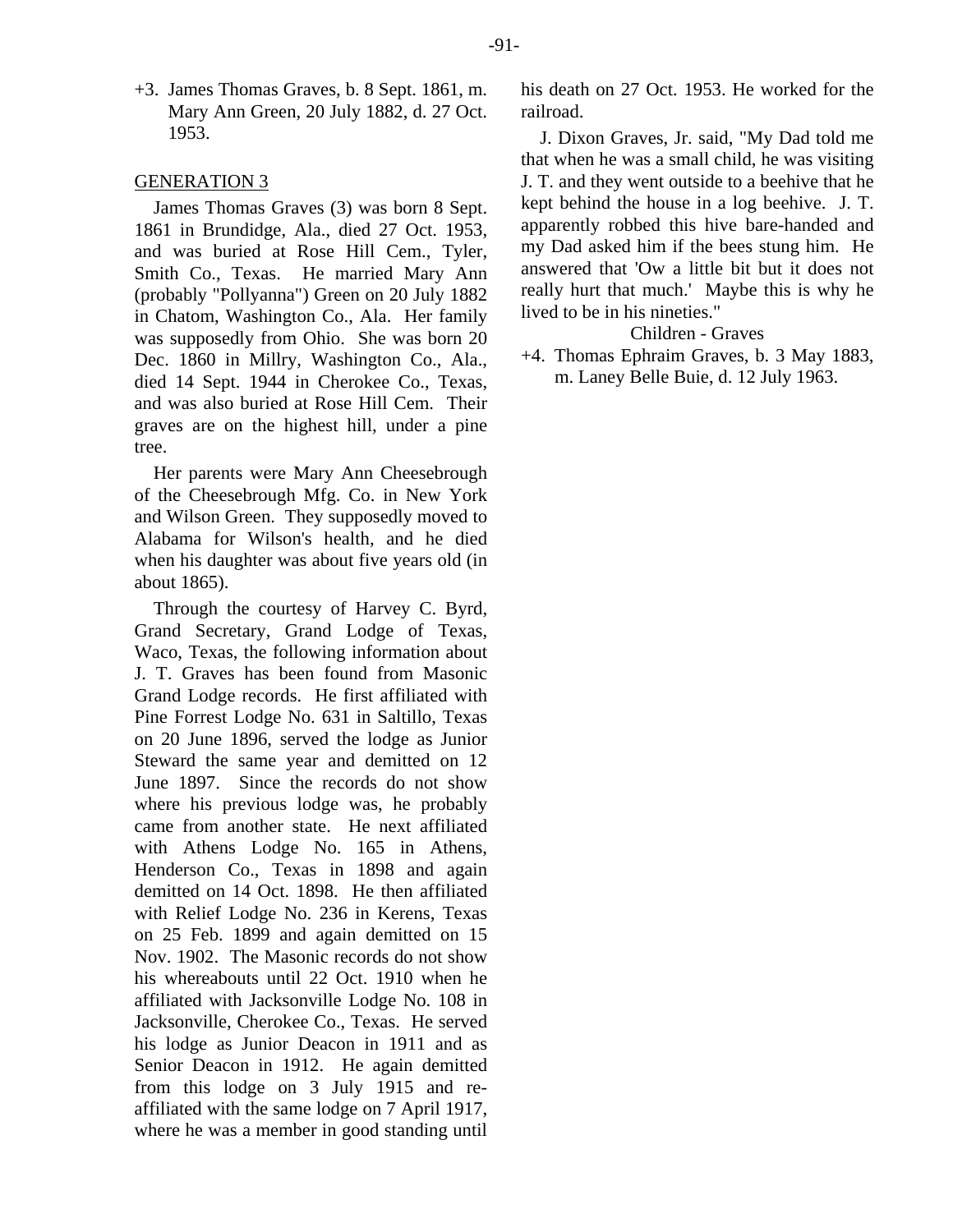RELATIONSHIPS BETWEEN SOME GRAVES FAMILIES OF SC, TN & AL

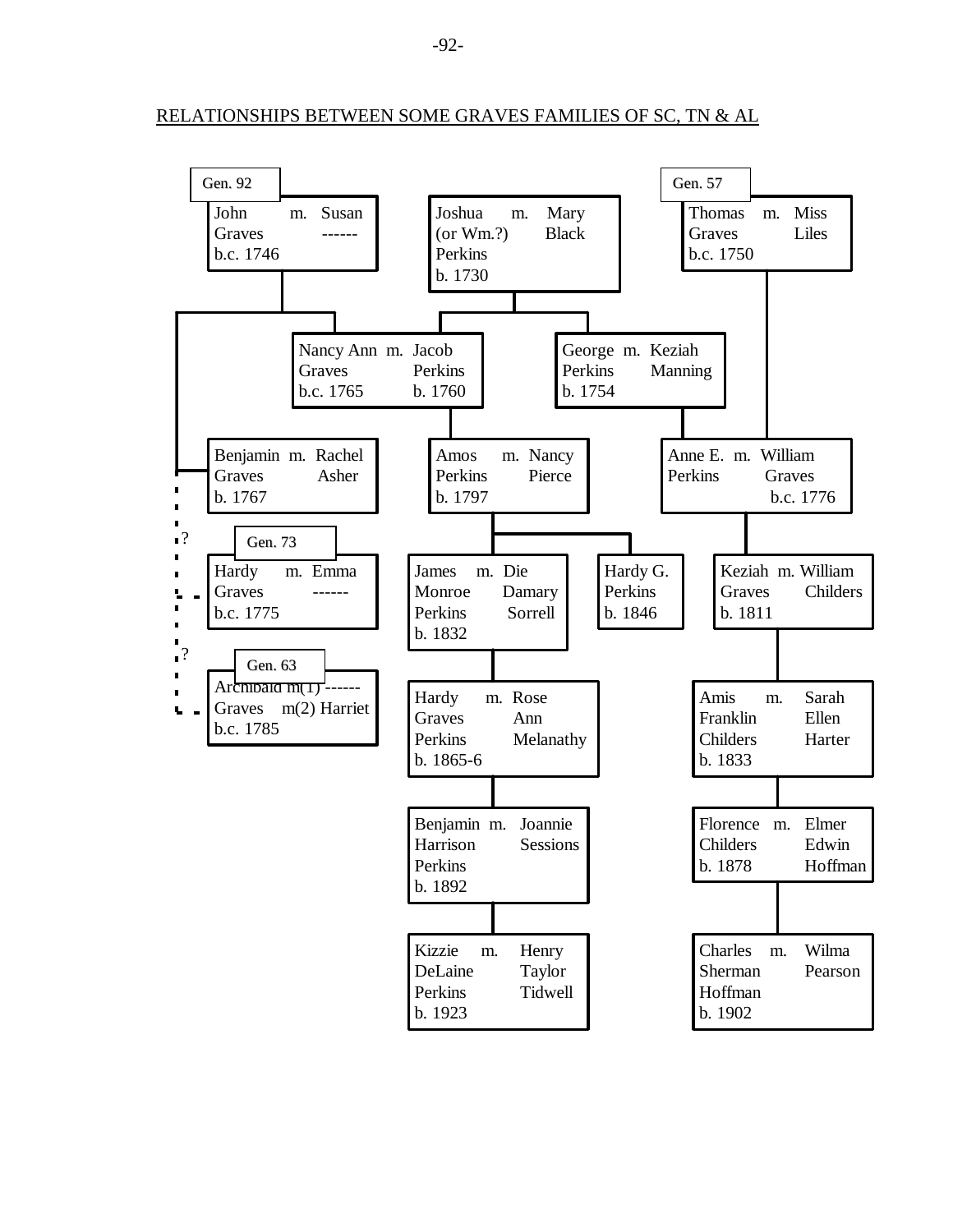- 5. Callie Graves, b. 8 Aug. 1884, married, d. June 1979.
- 6. Mary Jane Graves, b. 3 Sept. 1886, d. 1962 (?).
- 7. Magnolia Graves, b. 6 Nov. 1888, married, d. April 1979.
- 8. Joseph Graves, b. 15 Dec. 1892 (stillborn).
- 9. Josephine Graves, b. 25 Jan. 1895, d. 4 July 1979.

#### GENERATION 4

Thomas Ephraim Graves (4) was born 3 May 1883, died 12 July 1963 in Texarkana, Texas, and was buried in Gilmer, Texas. He married Laney Belle Buie, daughter of John Dixon Buie (b. 16 Oct. 1834) and Frances Abbey Bruner (b. 13 Dec. 1856). T. E. Graves worked for the Cotton Belt Railroad for over fifty years. There is a short biographical sketch on him in a book entitled *100 Years of Masonry Day by Day in Bethesda Lodge No. 142, A. F. and A. M., Gilmer, Texas, 1854-1954*, by D. T. Loyd. He was the Master of that lodge (no. 142) in 1923-24.

T. E. Graves served on the Gilmer, Texas school board in 1924-25, as noted in *A History of Upshur County, Texas*, by D. T. Loyd, page 32. He also served on the draft board during World War II. J. Dixon Graves, Jr. has in his possession the medals the War Department awarded him for his service. He was a Christian and faithfully attended First Baptist Church regularly.

Children - Graves

- 10. Jewel Elizabeth Graves, b. 13 Oct. 1910 (Omaha, Texas?), m(1) N. L. Hull, 1946, m(2) ------.
- +11. James Dixon Graves, b. 25 March 1914, m. Loise Geline Castellaw, 25 Sept. 1937, d. 30 March 1984.
- +12. N. Genice Graves, b. 18 May 1925, m. Hollie Golden McClain, 1946.

Ms. Sue Kuehnhold, 4929 Saratoga Ave., Downers Grove, IL 60515 (SueK@dci.org),

is looking for information on the descendants and ancestry of her ancestor JOHN T. (or Y.) GRAVES in the following genealogy.

(ED. NOTE: It is likely that this family is descended from Capt. THOMAS GRAVES of VA via the part of that family that lived in Mecklenburg Co., VA, Granville Co., NC (adjoining Mecklenburg Co.), and vicinity. For instance, the Capt. Thomas Graves genealogy includes an Elijah Graves who lived in Granville Co., NC, moved to Mecklenburg Co., VA after 1870, and had a son named Howell Graves.)

# DESCENDANTS OF JOHN T. (OR Y.) GRAVES AND MAHALA B. JEFFRIES OF VA

# GENERATION 1

John T. (or Y.) Graves (1) was born about 1814. He married Mahala B. Jeffries. She was born about 1813. Marriage records for their son George give George's parents' names and show John's middle initial as T. The 1850 census for Mecklenburg Co., VA shows a John Y. Graves with Mahala and a young George of the right age in the household. John was listed in the census as an overseer. There is a marrige record in Mecklenburg Co., VA for John T. Graves and Mahala, but no parents are listed.

Children - Graves

- +2. George R. Graves, b.c. 1840, m. Elizabeth Finch Garner, 10 March 1869.
	- 3. Ann Graves, b.c. 1841.
	- 4. Edward Graves, b.c. 1844.
	- 5. Howel Graves, b.c. 1845.
	- 6. Mary Graves, b.c. 1848.

#### GENERATION 2

George R. Graves (2) was born about 1838-1840. He married Elizabeth Finch Garner, daughter of Samuel R. Garner and Orpha ------, on 10 March 1869 in Mecklenburg Co., VA. They were listed as the parents on the birth and death certificates of their daughter Louise. Elizabeth was born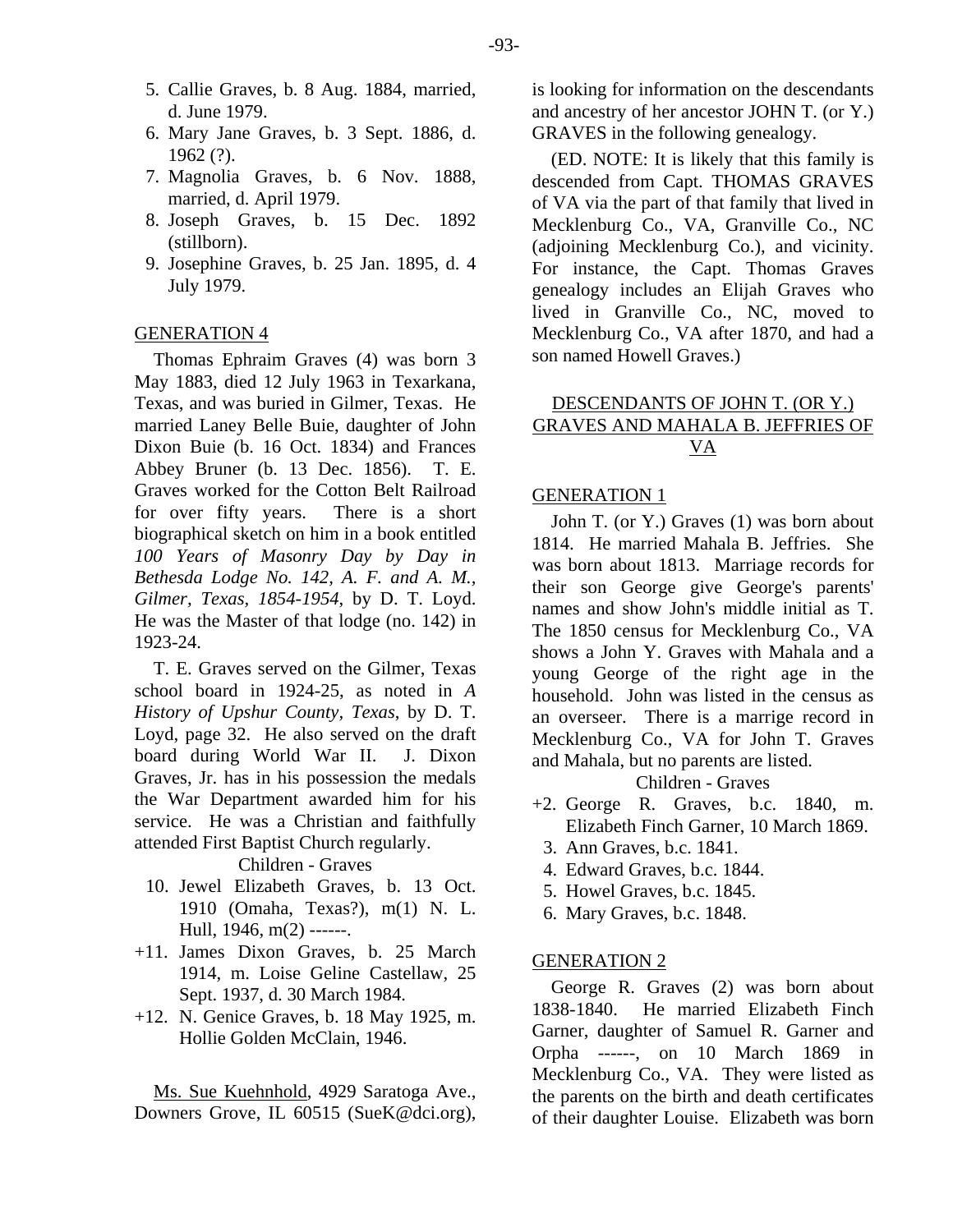about 1848. The 1870 census for Charlotte Co., VA, roll 1640, p. 23, lists George R. Graves, age 30, farmer, Elizabeth, age 22, and Georgie, age 4/12. George is said to have married a second time, perhaps after his first wife died.

George R. Graves was a private, promoted and then demoted, in Company E, 14th Virginia Infantry. He mustered in May 12, 1861 at age 21 years, in Clarksville, VA, and was paroled on April 21, 1865 at Burkeville, VA. All records are on file with the National Archives, microfilm 324, roll 548.

Children - Graves, by Elizabeth F. Garner

- 7. Georgie Graves, b. 1870 (4 months old at 1870 census).
- 8. Adelia Graves, b. Charlotte Co., VA, m. ------ Tombs.
- +9. Louise Thomas Graves, b. 7 Nov. 1886, m. Drewry Marshall Brame. They lived in Mecklenburg Co., VA. Children - Graves, by 2nd wife
	- 10. H. T. Graves (son)

### GENERATION 3

Louise Thomas Graves (9) was born 7 (or 1) Nov. 1886 and died 5 May 1944. She was called Lucy on her birth certificate (Mecklenburg Co., VA, p. 392, line 55) that gives her birth date as 7 Nov. 1886 and her mother and father as E. F. and G. R. Graves. She married Drewry Marshall Brame, son of James T. Brame and Pattie Susan Loafman (both of Mecklenburg Co., VA).

Children - Brame

 11. Margaret Graves Brame, b. 27 Oct. 1906 (Skipwith, Mecklenburg Co., VA), m. ------ Williams.

Mr. Kenneth Everette, 2525 Sims Ave., Henderson, NC 27536 (everette @gloryroad.net), is descended from the Shine family of Craven Co., NC through his mother. There was a Francis Shine who disappeared on a trip to the Indies. His will left much to his "Aunt Ann Graves". Ken

Everette would like to find out about the relationship between the Graves, Shine and Dawson families in the area of Craven Co., NC.

Francis Shine was a grandson of Farnifold Green (or Greene) and Hannah Consolvo. Hannah may have first married a Smithwick, then married Farnifold Green, and married third Richard Graves. This Richard Graves was a son of Francis<sup>2</sup> Graves and a grandson of Capt. Thomas<sup>1</sup> Graves. He, his son Thomas<sup>4</sup>, and his grandson Richard<sup>5</sup> are shown below.

# GENERATION 3

Richard Graves (34) left Essex Co., Va. between 1708 and 1714 (Essex O.B. 1708- 14, pp. 608-609). He and Francis Shackelford had bought a sloop in partnership and they probably engaged in coastwise trade. Richard apparently died about 1730, since this seems to be the Richard Graves of Craven Precinct, N.C., who in his will, dated 11 April 1730, referred to nephews "Richard and Francis, sons of brother Thomas Graves in Virginia." In the Essex Order Book mentioned above, Francis Graves (Richard's brother) testified in Sept. 1714 that, since leaving Essex Co., Richard had sent him a small Indian boy in payment for a debt.

Richard took a prominent part in the affairs of Craven Precinct and was a person of recognized ability. In 1726 he represented the Precinct in the Lower House of the Assembly of N.C. (Colonial Records of N.C., vol. 2, p. 528).

He married Hannah Consolvo, daughter of Lawrence Consolvo. She had first been married to Farnifold Green.

Children - Graves

+111. Mary Graves, m. Richard Nixon, Jr.

+112. Thomas Graves, m. Sara Turner, c. 1745, d.c. 1767.

#### GENERATION 4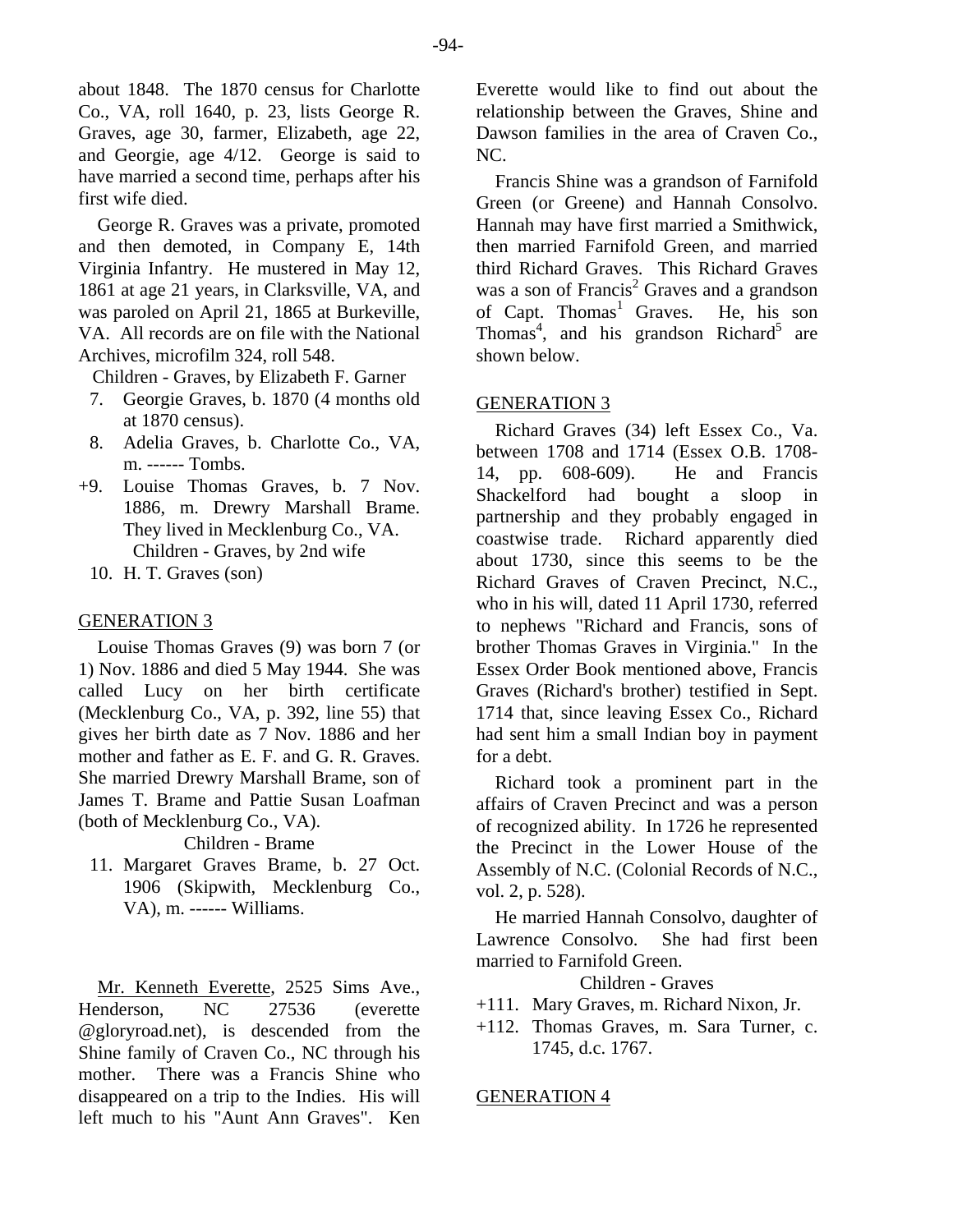Thomas Graves (112) died about 1767 in Craven Co., N.C. He married Sara Turner,

daughter of Robert Turner, about 1745.

Sara secondly married John Fonvielle (or Fonville) by 1774.

# Children - Graves GENERATION 3

- +233. Richard Graves, m. Ann Dawson, d.
	- 234. Thomas Graves
- +235. Hannah Graves, m. William Brice Fonvielle, c. 1760.
	- 236. Elizabeth Graves, may have married a Henry (see will of Elizabeth Graves Henry, Feb. 26, 1819, Will Book 3, p. 256, Craven Co., N.C.).
- +237. Mary Graves, m. Simon Bright, c. 1771.
	- 238. Ann Graves, m. Charles Crawford, 24 May 1783.
	- 239. Sara (or Sarah) Graves, may have married a Lovett or a Howard.

#### GENERATION 5

Children - Shine Richard Graves (233) married Ann Dawson. He died testate in May or June 1774 in Craven Co., N.C. They had no children. His will was dated May 3, 1774, Craven Co., N.C., and probated June 4, 1774. It names nephews Graves Bright (son of Ann Graves and Simon Bright), and Richard Fonvielle (son of Hannah Graves and William Brice Fonvielle); wife Ann (Dawson); mother Sarah Fonville.

Hannah Graves (235) married William NC). Brice (or Rice) Fonvielle (or Fonville) about 1760 in Craven Co., N.C.

525. Richard Fonvielle, b. before 1774. Sept. 1789.

1783. Mary Graves (237) married Simon Bright about 1771. Charles Fonville says that Simon Bright married Mary's sister Ann, and Mary may have married a Lovett or a Howard. Children - Bright the following diagram.

526. Graves Bright, b. before 1774.

 527. Sarah Bright, m. Francis Marion Fonville, 1761.

The Green/Shine generations are as follows:

Richard Graves, in. Ann Dawson, u.<br>May-June 1774. **Farnifold Green** (or Greene) (1) was born 30 May 1674 in St. Stephens Parish, North Cumberland, MD, and died about 1714 in Greens Creek, NC. married Hannah Consolvo.

Children - Green/Greene

+2. Elizabeth Greene, b. 1698, m. Daniel Shine, 15 May 1715.

Elizabeth Greene (2) was born in 1698 in Perquimans Co., NC. She married Daniel Shine on 15 May 1715. He was born in 1690 in Ireland, and died in 1741 in Craven Co., NC. All their children were born in Duplin Co., NC.

- 3. Hannah Shine, b. 16 July 1718.
- 4. Elizabeth Shine, b. 19 Feb. 1720/21.
- 5. Mary Shine, b. 11 July 1724, d. before 1727.
- 6. John Shine, b. 25 Nov. 1725, m. Eleanor McIver, 22 March 1751/52, d. 12 Dec. 1783 (New Bern, Craven Co., NC).
- 7. Mary Shine, b. 29 Dec. 1927.
- 8. Daniel W. Shine, b. 10 May 1729, m. ------, 1753, d. April 1801 (Jones Co.,
- 9. James Shine, b. 9 Jan. 1730/31.
- 10. Sarah Shine, b. 7 Feb. 1731/32.
- Children Fonvielle 11. Thomas Shine, b. 1 Oct. 1736, d. 6
	- 12. Francis Shine, b. 1 June 1739, d.c. Dec.
	- 13. William Shine, b. 25 March 1741.

The apparent relationships are as shown in